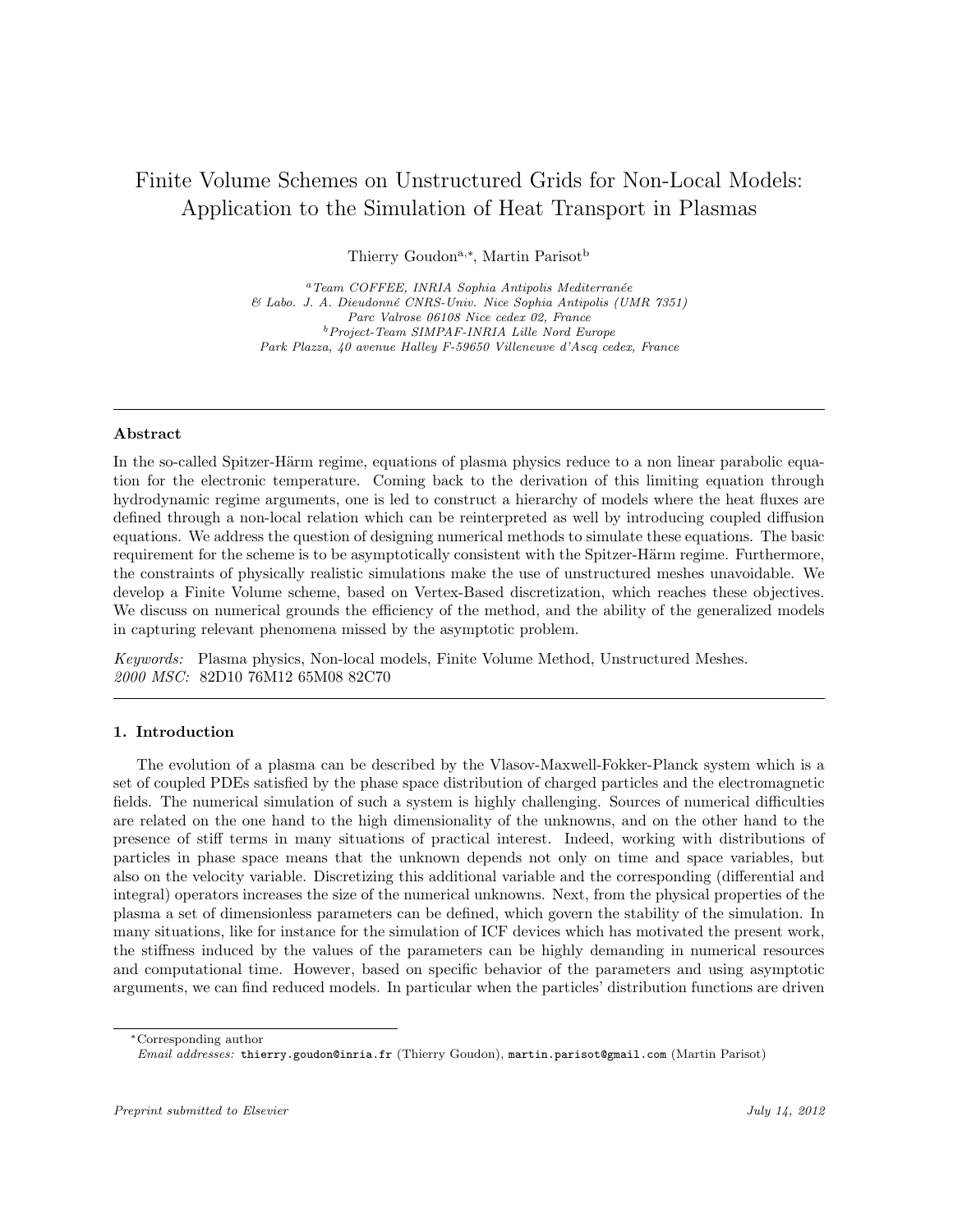to equilibrium (for instance due to the collisions mechanisms) we are led to models where the unknowns depend only on the time and space variables. The Spitzer-Härm regime discussed in the seminal work [1] is one of those regimes. We refer to [2, 3] for a detailed presentation of the scaling issues from the framework of kinetic equations. The asymptotic regime we are considering in this work combines two distinct effects:

• on the one hand, the small Debye length assumption leads to quasineutrality. The total current vanishes, and the local density of positive and negative charges equilibrate. Throughout the paper, we shall assume that the positive charges are in a given equilibrium state, with  $u = 0$  as bulk velocity. Therefore the electronic current vanishes: denoting by  $J(t, X)$  the first order moment of the electron distribution function, we have

$$
J = 0.\t(1.1)
$$

This constraint is often used in practice, even in kinetic models; it defines self–consistently the electric field, see e. g. [4, 5, 6, 7]. More elaborate models can be considered, possibly incorporating a description of the fluctuations of the magnetic field [4, 8], but such refinements are beyond the scope of the present work.

• on the other hand, small values of the mean free path introduce relaxation effects, which, in turn, prescribe how the particles distribution function depends, at leading order, on the velocity variable. For our purposes, the asymptotic discussion is embodied into a single parameter, that we denote from now on by  $0 < \varepsilon \ll 1$ . The parameter  $\varepsilon$  is the ratio between the mean free path  $\ell$  and the characteristic length of the considered flow  $L$ , see [2], i.e.

$$
\varepsilon = \frac{\ell}{L} = \frac{\left(\varepsilon_0 k_B \bar{\theta} L\right)^2}{4\pi \bar{\rho}q^4 \ln \Lambda},
$$

where  $\varepsilon_0$  is the vacuum permittivity,  $k_B$ , the Boltzmann constant, q, the elementary charge and ln Λ the Coulomb logarithm, while  $\bar{\rho}$  and  $\bar{\theta}$  stand for typical values of the electronic density and temperature, respectively. This parameter measures the plasma thermalization.

It turns out that as  $\varepsilon$  goes to 0 the distribution of negative charges tends to a the local equilibrium and the dynamics of the plasma is entirely described by the evolution of the electron temperature  $\theta(t, X)$  which obeys

$$
\begin{cases} \partial_t \theta + \frac{2}{3\rho} \nabla_X \cdot Q = S, \\ Q = -\kappa_{SH}(\theta) \nabla_X \theta. \end{cases}
$$
\n(1.2)

In (1.2),  $X \mapsto \rho(X) > 0$  and  $S(t, X)$  are God-given density and source term respectively. The diffusion coefficient  $\theta \mapsto \kappa_{SH}(\theta) > 0$  keeps track of the microscopic description since its expression depends on the details of the interparticles collisions. The scaling issues and the derivation of (1.2) from the kinetic framework are detailed in [2, 3], which also contains further references.

Of course the limiting equation  $(1.2)$  is quite simple, and it can be solved numerically by using many efficient methods. However, it turns out that it misses some phenomena that should be inherited form the kinetic modeling, as it has been reported from comparizon with experiments or (1D or 2D) kinetic simulations [9, 10, 4]. Indeed, as  $\varepsilon$  increases, the influence of the deviation of the distribution from the equilibrium Maxwellian state become significant. Therefore, the objective consists in incorporating in the model some  $\varepsilon$ −dependent correction terms, intended to capture the effects of these deviations, but bearing in mind that the model should remain accessible to a reasonably costly numerical treatment. To this end,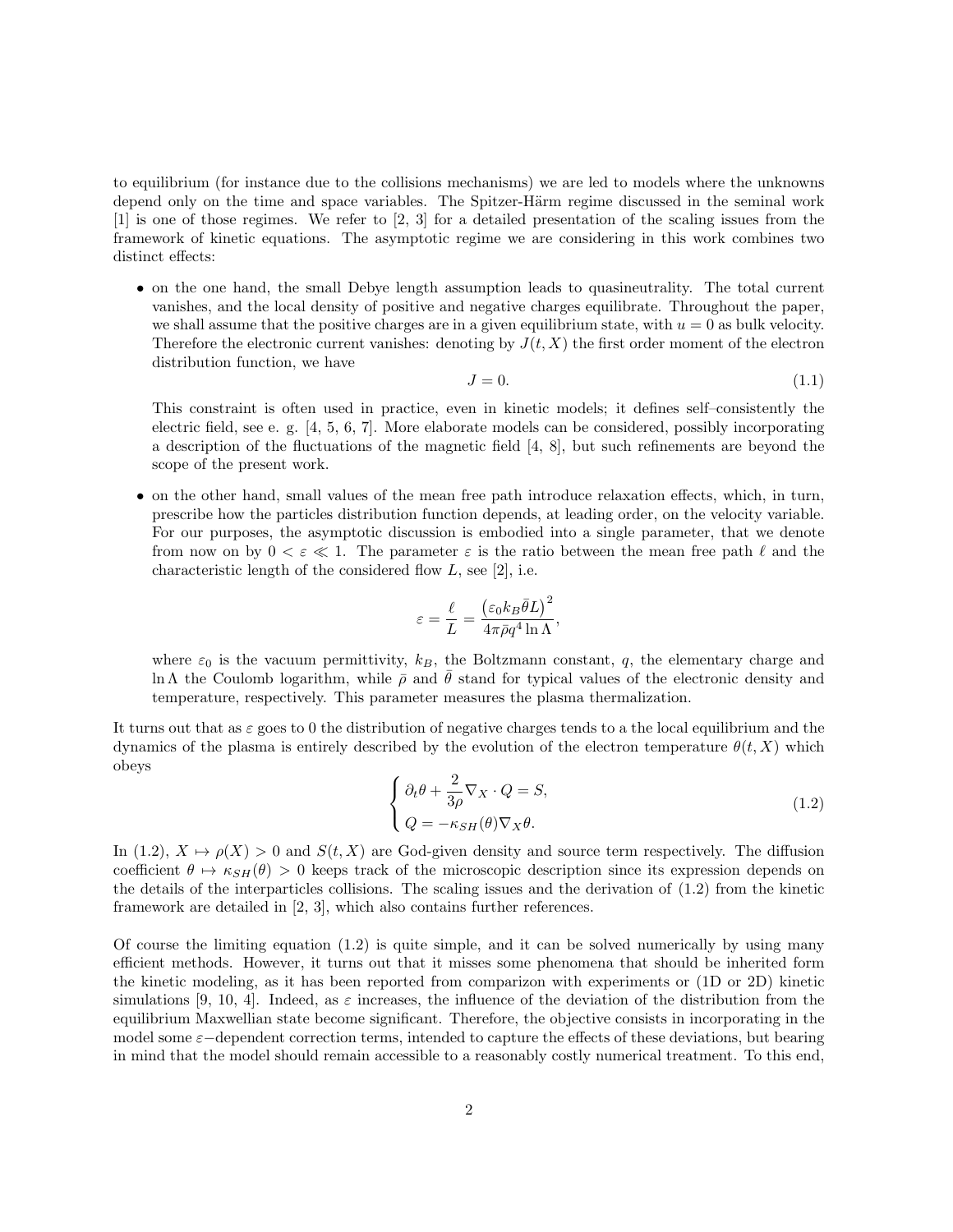models based on "delocalized heat fluxes" have been proposed in the literature since the pioneering work of Luciani, Mora and Virmont [11], see [12, 13, 14, 15]. The simplest non local models for heat transfer add a correction, defined by a suitable convolution kernel, to the definition of the heat flux in (1.2): we set  $Q = -\kappa_{SH}(\theta) \nabla_X \theta + W_{\varepsilon} \star (\kappa_{SH}(\theta) \nabla_X \theta)$ . The correction is intended to vanish as  $\varepsilon \to 0$ , and there are many derivations of relevant kernels  $W_{\varepsilon}$  [12, 13, 14, 15, 16, 5, 2]. For such simple models, usually the numerical treatment relies on IMEX approaches, the leading term being approached implicitly, the correction explicitly [16, 5]. We also refer to [2] for the mathematical analysis of such models. However, more refined reduced models have been proposed, which involve generalized heat fluxes depending on an energy variable [15].

The derivation of such non-local models has been revisited recently in [3] where the following system has been introduced as an alternative to the Spitzer-Härm equation:

$$
\begin{cases}\n\partial_t \theta + \frac{2}{3\rho} \nabla_X \cdot Q = S, \\
Q(t, X) = \int_0^\infty Q(t, X, \xi) d\xi, \\
\partial_t Q + \frac{Q}{\varepsilon^2 \mu} - \nabla_X (\nu \nabla_X \cdot Q) - \eta \mathcal{E} = -\frac{\kappa}{\varepsilon^2 \mu} \nabla_X \theta.\n\end{cases}
$$
\n(1.3)

The additional variable  $\xi \geq 0$  can be interpreted as an internal energy and  $\mathcal{Q}(t, X, \xi)$  appears as to be a generalized heat flux, as already introduced by Schurtz and Nicolaï in [15]. The coefficients  $\mu, \nu, \kappa, \eta$ depend on both the energy variable  $\xi$  and the temperature  $\theta$ , hence making the model non-linear (but they are supposed independent on the scaling parameter  $\varepsilon$ ). Their expressions again depend on the collision processes; for our purposes, it is important to keep in mind that

$$
\mu(\xi,\theta) > 0
$$
,  $\nu(\xi,\theta) > 0$ ,  $\kappa(\xi,\theta) \in \mathbb{R}$ ,  $\eta(\xi,\theta) \in \mathbb{R}$ 

holds. It is convenient to define the electric field as

$$
E = E_{SH} + \varepsilon^2 \mathcal{E}, \qquad E_{SH} = \theta \left( \nabla_X \ln \rho - \frac{5}{2} \nabla_X \ln \theta \right),
$$

and the perturbation  $\mathcal E$  is defined in connection to the constraint (1.1), which now takes the form (see [3] for details)

$$
J(t, X) = \frac{1}{\theta} \int_0^\infty \frac{\mathcal{Q}(t, X, \xi)}{\xi} d\xi = 0.
$$
 (1.4)

The problem  $(1.3)-(1.4)$  is completed with the initial condition

$$
\theta(0,X) = \theta^0(X), \qquad \mathcal{Q}(0,X,\xi) = \mathcal{Q}^0(X,\xi), \tag{1.5}
$$

where  $\mathcal{Q}^0(X,\xi)$  is assumed to satisfy the constraint (1.4). The problem is set on a smooth bounded domain  $Ω$ ; on the boundary  $\partial Ω$  it is natural to use the Neumann condition

$$
\mathcal{Q}(t, X, \xi) \cdot n_{\partial \Omega} = 0,\tag{1.6}
$$

with  $n_{\partial\Omega}$  the unit outward normal. As  $\varepsilon$  goes to 0, we formally recover (1.2), endowed with Neumann boundary condition, from (1.3), once we have said that

$$
\kappa_{SH}(\theta) = \int_0^\infty \kappa(\xi, \theta) \, d\xi > 0.
$$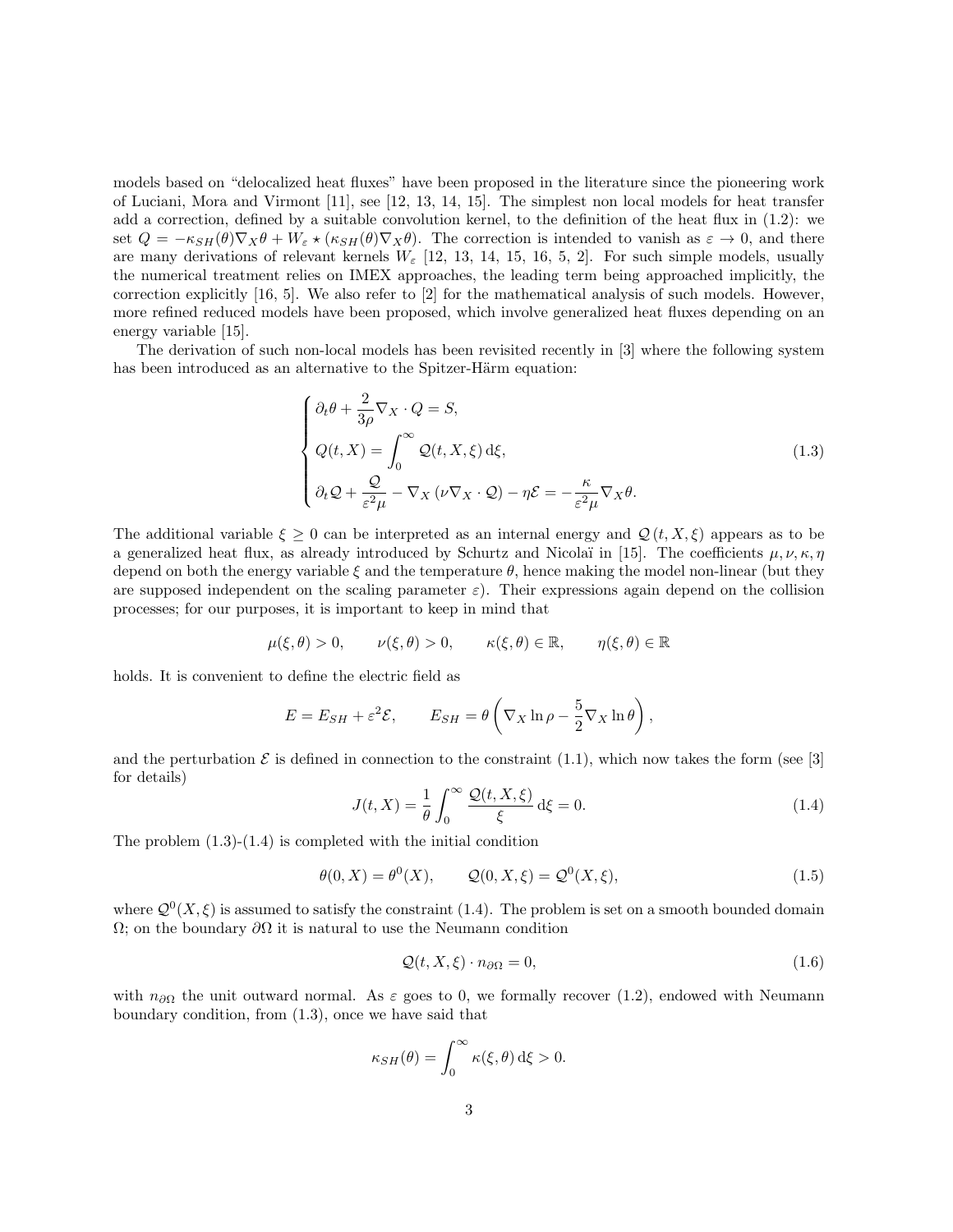We point out that the integral is positive while  $\kappa(\xi, \theta)$  changes sign so that (1.4) can be satisfied at the asymptotic regime  $\varepsilon \to 0$ . Remarkable properties of the model (1.3) are discussed in [3]. As a matter of fact, we observe that the total thermal energy  $\int_{\Omega} 3\rho \theta dX$  satisfies the following balance relation:

$$
\frac{\mathrm{d}}{\mathrm{d}t} \int_{\Omega} 3\rho \theta \,\mathrm{d}X = \int_{\Omega} 3\rho S \,\mathrm{d}X. \tag{1.7}
$$

As said above, throughout this paper we assume that quasineutrality holds with a ionic background without current: the electronic current vanishes  $(1.1)$  and the electronic density is prescribed. The constraint also defines the electric field perturbation. The model can be generalized in order to describe more complex electromagnetic behaviors. For instance the expression of the Spitzer-Härm electric field can be replaced by Ohm's law and the perturbation  $\mathcal E$  is obtained through a constraint  $J = J_i \neq 0$ . Note however that the coefficients  $\mu, \nu, \kappa$  and  $\eta$  are functions of the electric field and their expression depend on the electric model. It is also possible to deal with more complex electric models, like Poisson's law, with additional equations to compute the electronic density. The derivation of the model in [3] does not consider the effects of the magnetic field, which would need to go back to the Maxwell system. Such an extension requires to define an adapted basis to decompose the electron distribution function, as introduced in [17]. Such models based on a more intricate physics are beyond the scope of the present work, where we focus on the design of specific numerical methods to solve (1.3). For discussion of non local models with magnetic fields, we refer to [4, 5, 6, 7]. It is also worth pointing out that, while these non–local models of heat transfer are quite popular in the modeling of laser produced plasmas, their applications to tokamaks' plasmas has also been discussed [18, 19].

The system (1.3) is not strictly of macroscopic type because it still involves the internal energy variable  $\xi \geq 0$ . The approach devised in [3] consists in replacing the continuous equations (1.3) by a discrete version where the generalized heat flux is evaluated at a reduced set of quadrature points  $\xi_1, ..., \xi_q$ , for some  $g \in \mathbb{N} \setminus \{0\}$ . This is motivated by the fact that the important quantities are defined by integrals of the generalized heat flux. To be more specific, we use a Gauss-Laguerre quadrature approximation : given  $\alpha > -1$ , and  $g \in \mathbb{N} \setminus \{0\}$ , we set  $\xi_1, ..., \xi_g$  as to be the zeroes of the gth Laguerre generalized polynomials:

$$
\mathcal{L}_g^{(\alpha)}(\xi) = \sum_{j=1}^g (-1)^j \begin{pmatrix} g+\alpha \\ g-j \end{pmatrix} \frac{\xi^j}{j!}
$$

For any smooth function  $\xi \mapsto \mathcal{Q}(\xi)$  the following Gaussian quadrature formula

$$
\int_0^\infty \mathcal{Q}(\xi) \,d\xi = \sum_{j=1}^g \omega_j \mathcal{Q}(\xi_j) + \frac{g! \Gamma(g + \alpha + 1)}{(2g)!} \partial_\xi^{2g} \left( \mathcal{Q}(\xi) \frac{e^{\xi}}{\xi^{\alpha}} \right)(c),
$$

holds for some  $c \geq 0$  where the weight  $\omega_i$  is associated to  $\xi_i$  by

$$
\omega_j = \frac{\Gamma(g+\alpha)\xi_j}{g!(g+\alpha)\left(\mathscr{L}_{g-1}^{(\alpha)}(\xi_j)\right)^2} \frac{e^{\xi_j}}{\xi_j^{\alpha}}.
$$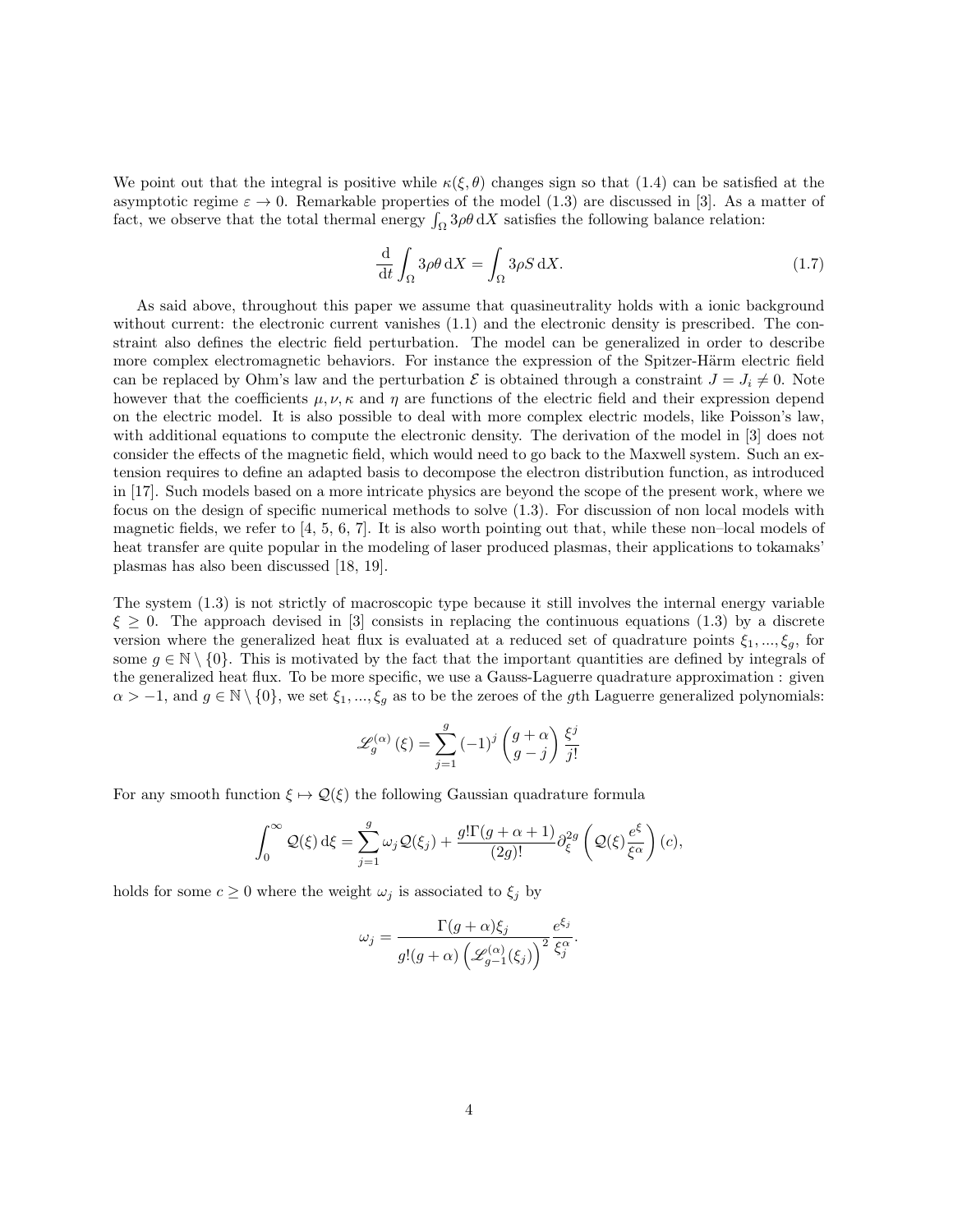We obtain now a purely macroscopic model by introducing  $\mathcal{Q}_1(t, X), ..., \mathcal{Q}_q(t, X)$ , intended to be approximation of  $\mathcal{Q}(t, X, \cdot)$  at the quadrature points  $\xi_1, ..., \xi_g$ . The discrete model obtained that way reads

$$
\begin{cases}\n\partial_t \theta + \frac{2}{3\rho} \nabla_X \cdot Q = S, \\
Q = \sum_{j=1}^g \omega_j Q_j, \\
\partial_t Q_j + \frac{Q_j}{\varepsilon^2 \mu_j} - \nabla_X (\nu_j \nabla_X \cdot Q_j) - \eta_j \mathcal{E} = -\frac{\kappa_j}{\varepsilon^2 \mu_j} \nabla_X \theta,\n\end{cases}
$$
\n(1.8)

where the coefficients are simply given by evaluating the original coefficients at the quadrature points:

$$
\mu_j(\theta) = \mu(\xi_j, \theta), \qquad \nu_j(\theta) = \nu(\xi_j, \theta), \qquad \kappa_j(\theta) = \kappa(\xi_j, \theta).
$$

The constraint (1.4) becomes

$$
\sum_{j=1}^{g} \frac{\omega_j Q_j}{\xi_j} = 0.
$$
\n(1.9)

For the boundary condition, we get

$$
\mathcal{Q}_j \cdot n_{\partial \Omega} = 0. \tag{1.10}
$$

By contrast to other non local models where usually fluxes are solutions of stationary equations, like for instance the Shurtz-Nicola¨ı system, (1.8) do not need any artificial and unphysical cut-off of the coefficients to cure the observed numerical instabilities [16, 5]. Furthermore, [3] establishes well-posedness and stability estimates statements which provide a rigorous basis to the model. Hence, (1.8) can be a valuable alternative to delocalized models in plasmas simulations. As a first attempt a numerical scheme on Cartesian grids is proposed in [3], which allows to validate the relevancy of the reduced model. However, most applications need more elaborate discretizations based on unstructured meshes, because of complex geometries, mesh refinement strategies or coupling of the plasma equations with other physical effects. For this reason, we shall design a specific scheme based on a Finite Volume discretization, which can work on unstructured tessellations.

Let us describe how our work takes place in a more ambitious program. To perform simulation of ICF devices at the industrial level, the dynamic of ions has to be considered. Heating processes lead to expansion of the plasma and, at the hydrodynamic scale, such phenomena are usually simulated by using Lagrangian methods, hence with distorted meshes, see for instance [20, 21]. The work–plan to solve the coupled ions-electrons system splits into two steps, assuming for the sake of simplicity thermal equilibrium between positive and negative charges:

- a) For a given ionic temperature, the dynamic of ions is computed on a unstructured grid by using a Lagrangian method on a "coarse" time step.
- b) According to the quasi-neutrality assumption, the electronic density is set equal to the ionic density. It supposes that the electronic density does not vary too much on the "coarse" time step. Then, we update the electronic temperature: we perform several "fine" time steps by using the model (1.3) until we reach the "coarse" time step. We refer to [22] and the references therein for comments and analysis on such "sub–cycling" strategies. Eventually, we close the system by considering that the ionic temperature is equal to the electronic temperature.

In this program it might be questionable to make use of the quasineutrality assumption in order to impose the electronic density with the density of ions, which itself is driven by an hydrodynamic system. However,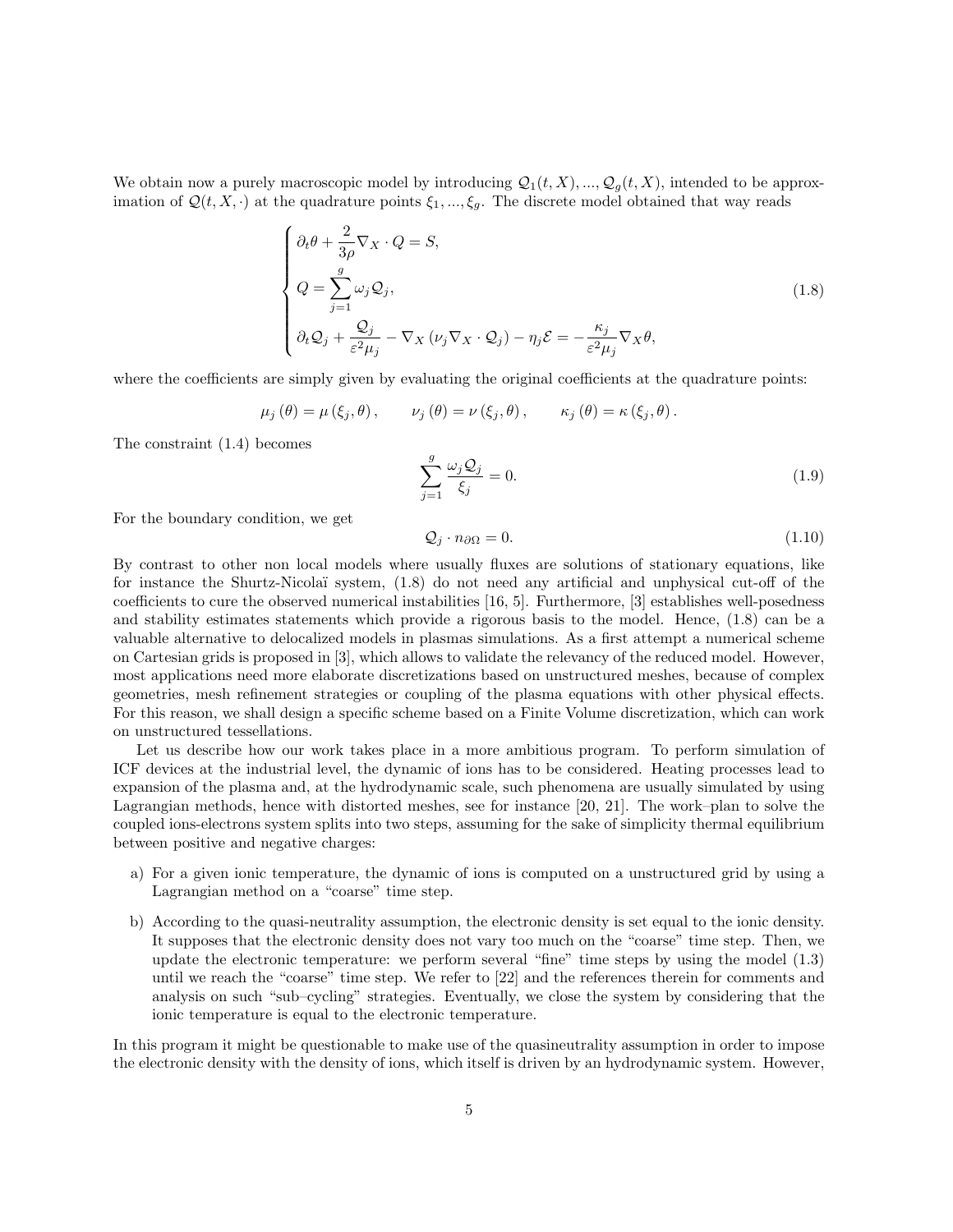this assumption is currently used in simulations of ICF devices, see [5]; it can be motivated by the fact the evolution of the electrons is widely faster than the evolution of the ions, see [2]. Note also that volume variations associated to the plasma expansion are described by source terms in the temperature equation. The actual expression of those source terms, describing the heating processes in the temperature equation, involves the electron distribution function  $F$ . According to the derivation and analysis in [3], we are able to reconstruct an approximation of the electron distribution with the solution of the macroscopic model (1.8). More precisely, given  $\Omega$  in the unit sphere, we set

$$
F(t, X, \xi\Omega) = M(t, X, \xi) + \varepsilon f_1(t, X, \xi) \cdot \Omega + \varepsilon^2 \widetilde{f}_0(t, X, \xi),
$$

where the deviation from the Maxwellian

$$
M(t, X, \xi) = \frac{\rho(X)}{(2\pi\theta(t, X))^{3/2}} e^{-\xi}
$$

is defined by

$$
f_1(t, X, \xi) = \frac{3\mathcal{Q}(t, X, \xi)}{16\pi\theta(t, X)^3 \xi^2},
$$
  
\n
$$
\widetilde{f}_0(t, X, \xi) = -\frac{2\tau_0}{3} \left( \frac{\sqrt{2\theta(t, X)\xi}}{2} \nabla_x \cdot f_1(t, X, \xi) + \frac{E_0(t, X)}{\sqrt{2\theta(t, X)\xi}} \cdot f_1(t, X, \xi) \right),
$$
  
\n
$$
E_0(t, X) = \theta \left( \nabla_X \ln \rho + \frac{5}{2} \nabla_X \ln \theta \right)(t, X),
$$

with  $\tau_1 > 0$  and  $\tau_2 > 0$ . We have adopted here the simplifying assumptions described in [3, §5.1, simplifications b) and c)], which have been used to derive (1.3). Such a formula provides an expression of the source term. However, it is likely that the simplifications which lead to a practical formula introduce a gap with the real physical process of heating. The interpretation of the results could be challenging, and it could be far from easy to distinguish whether discrepancies with observations are due to inabilities of the numerical method of weaknesses of the adopted reduced model. Another source term in the generalized heat flux equation is related to the heating process by the inverse bremsstrahlung effect induced by the beam. To simulate physical devices, another critical data that must be provided in the numerical models are the boundary conditions. However, measurements of the internal energy profile of the electronic distribution are not available, and thus it is not clear how to define a boundary condition for the non-local models.

This work focuses on part b) of the program. We suppose that the density and the source term are given and we pay attention to the numerical resolution on quite arbitrary grids of the generalized heat flux equation. We propose a scheme of Finite Volume type to perform simulation of the system (1.8)-(1.10). Of course numerical schemes for the Spitzer-Härm equation  $(1.2)$  are quite standard, so that a natural requirement is to construct the scheme for (1.8)-(1.10) in such a way it degenerates as  $\varepsilon \to 0$  to one of those simple schemes for (1.2). A difficulty consists in avoiding unnecessary spreading of the numerical stencil: proceeding naively would lead to update fluxes and temperature at a given point by using a large number of neighbors. In turn, it would increase the complexity of the underlying linear system and thus would impact negatively the numerical efficiency, creating also spurious diffusion effects and ambiguities for treating boundary terms. The method has also some flexibility and it can be readily adapted to treat similar problems like the simulation of electrostatic potentials as arising in the modeling of the dielectric properties of water [23, 24]. We remind that usually numerical methods for non local models are designed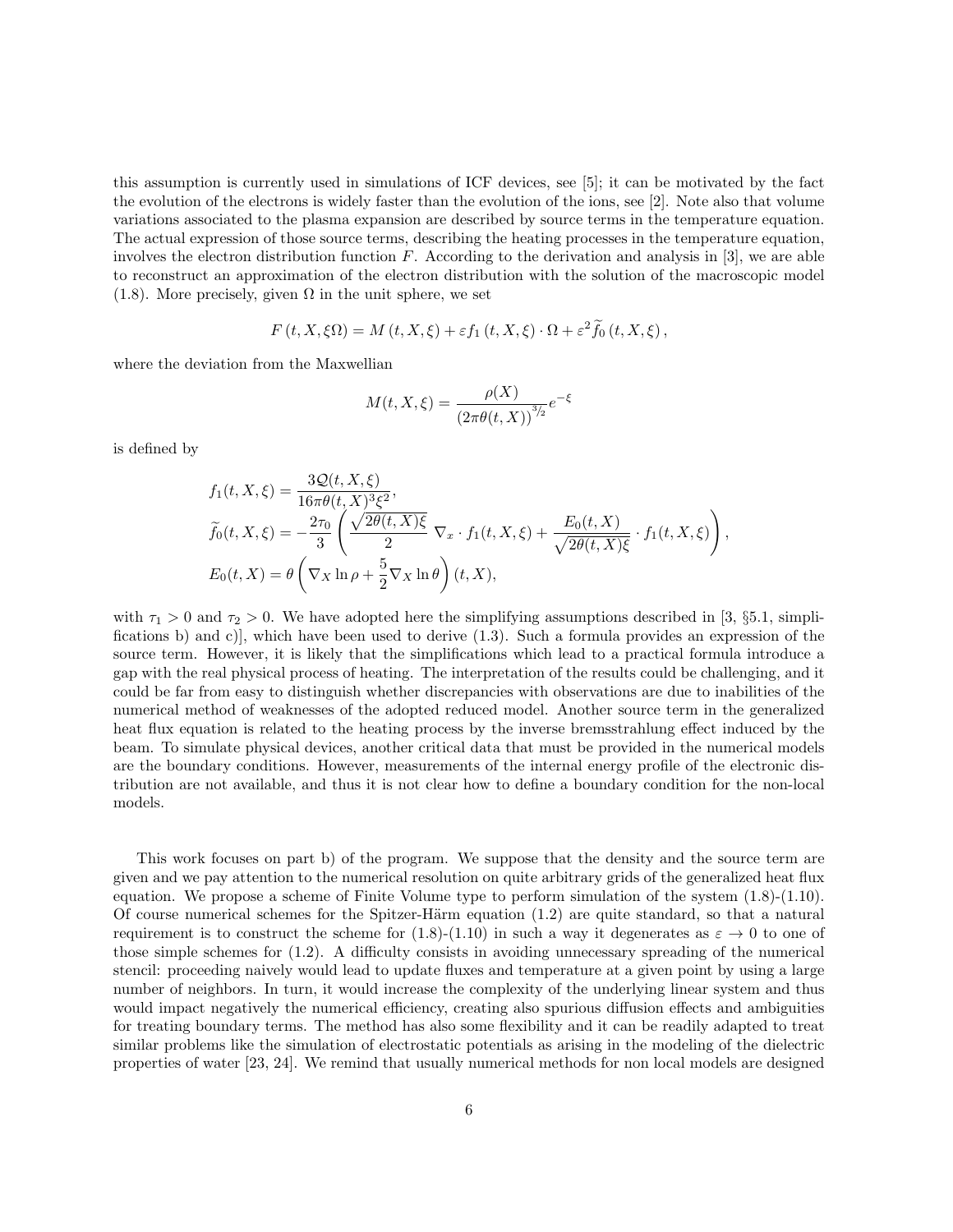for systems where the heat fluxes are defined by stationary equations, which thus leads to different techniques. For such stationary models, stability issues usually leads to impose an artificial cut–off in the definition of the coefficients, which is however unphysical (in particular it contradicts the null–current hypothesis). We refer for details on such numerical schemes, mainly based on Finite Differences approaches, to [16, 5]. Further validation of the model and the scheme can be discussed through comparizon with experiments or kinetic simulations [25]. Performing microscopic codes are available even in 2D: we refer for instance to [26, 27] for a detailed presentation of numerical methods (on Cartesian grids) for solving kinetic models in a similar physical context.

The paper is organized as follows. In section 2, we use a simple time discretization and define a relevant space discretization which allows to reach our objectives. From a mesh made of triangles, the temperature is evaluated at the vertices of the meshing (Vertex Based Method) while the heat fluxes are evaluated on the interfaces of the corresponding control volumes. In this construction gradients are simply approximated by using  $\mathbb{P}_1$  interpolations in triangles. In section 3, we present a coupling strategy which allows to use the Spitzer-Härm limit in a part of the computational domain and the generalized Spitzer-Härm model everywhere else. We are able to couple the models thanks to the consistency of the generalized Spitzer-Härm scheme to the Spitzer-Härm scheme. Section 4 is devoted to a series of numerical tests which bring out the numerical performances of the scheme and show the ability of the model (1.8)- (1.10) in capturing new effects. A more elaborate time discretization is discussed in Section 5.2: by using an iterative procedure, which is reminiscient of the Jacobi method, we uncouple the resolution of the heat fluxes equation, which substantially improves the performances of the scheme in terms of computational time.

### 2. A Vertex-Based Finite Volume Scheme

### 2.1. Discretization

# 2.1.1. Time Discretization

To start with let us discuss the time discretization. Let  $h_t > 0$  denote the time step. Integrating

$$
\partial_t \theta + \frac{2}{3\rho} \nabla_X \cdot Q = S, \qquad Q = \sum_{j=1}^g \omega_j Q_j(t, X)
$$
\n(2.1)

over  $[nh_t,(n+1)h_t]$  we obtain

$$
\theta((n+1)h_t, X) - \theta(nh_t, X) = \int_{nh_t}^{(n+1)h_t} S(t, X) dt - \frac{2}{3\rho} \nabla_X \cdot \sum_{j=1}^g \omega_j \int_{nh_t}^{(n+1)h_t} Q_j dt.
$$

The source term S is known, and we denote

$$
S^{n,n+1}(X) = \frac{1}{h_t} \int_{nh_t}^{(n+1)h_t} S(t, X) dt.
$$

For the fluxes the integral  $\int_{nh_t}^{(n+1)h_t} \mathcal{Q}_j dt$  is approximated by interpolating between the values of  $\mathcal{Q}_j$  at time  $nh_t$  and  $(n + 1)h_t$ . Given a parameter  $0 \leq \tau \leq 1$ , we are thus led to the following semi-discrete version of  $(2.1)$ 

$$
\frac{\theta^{n+1} - \theta^n}{h_t} = S^{n,n+1} - \frac{2}{3\rho} \nabla_X \cdot \sum_{j=1}^g \omega_j (\tau \mathcal{Q}_j^{n+1} + (1-\tau)\mathcal{Q}_j^n). \tag{2.2}
$$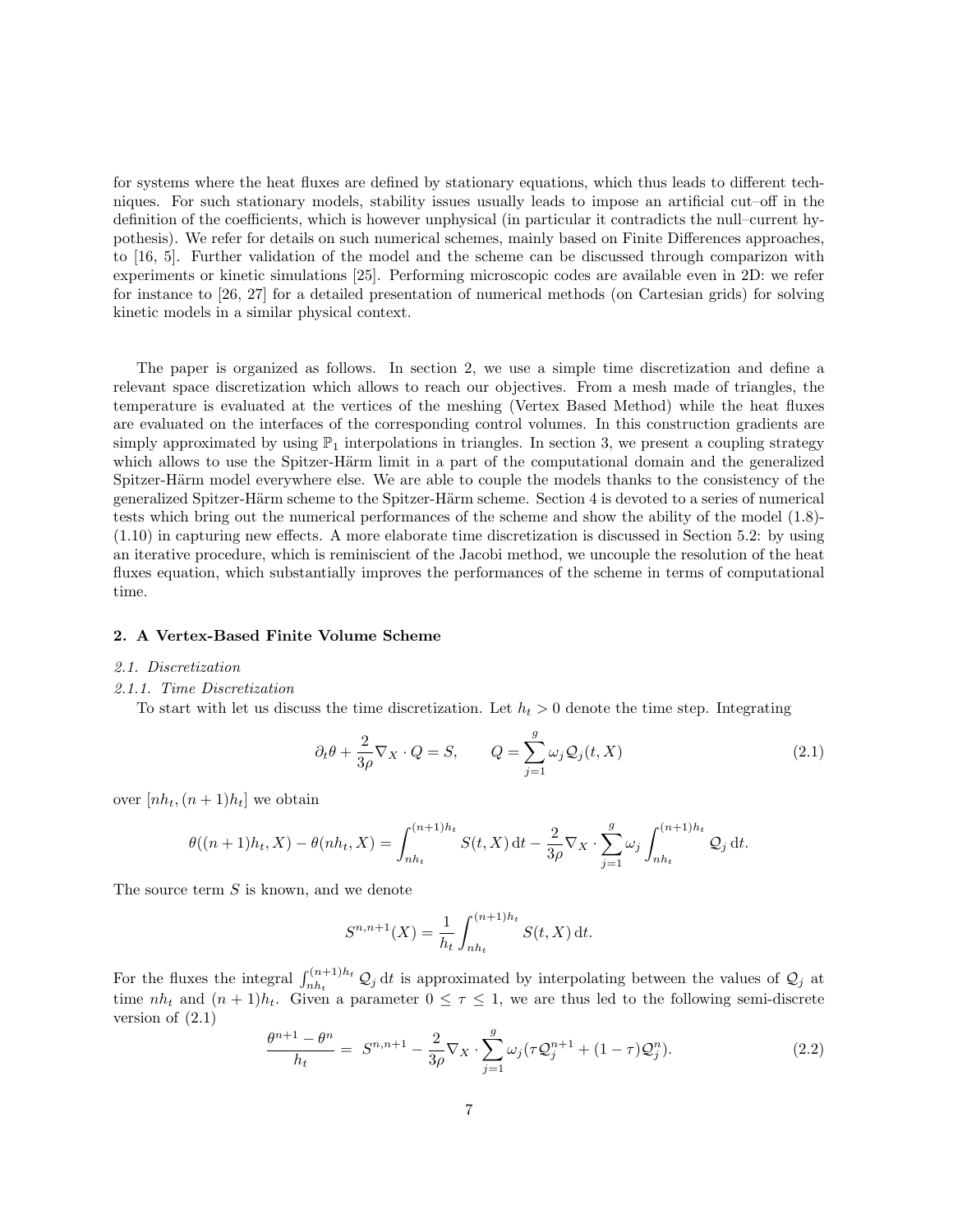Proceeding similarly with the fluxes equations yields

$$
\frac{\mathcal{Q}_j^{n+1} - \mathcal{Q}_j^n}{h_t} + \frac{\tau \mathcal{Q}_j^{n+1} + (1-\tau) \mathcal{Q}_j^n}{\varepsilon^2 \mu_j^{n+\tau}} - \nabla_X \left( \nu_j^{n+\tau} \nabla_X \cdot \left( \tau \mathcal{Q}_j^{n+1} + (1-\tau) \mathcal{Q}_j^n \right) \right)
$$
\n
$$
- \eta_j^{n+\tau} \left( \tau \mathcal{E}^{n+1} + (1-\tau) \mathcal{E}^n \right) = -\frac{\kappa_j^{n+\tau}}{\varepsilon^2 \mu_j^{n+\tau}} \nabla_X \left( \tau \theta^{n+1} + (1-\tau) \theta^n \right).
$$
\n(2.3)

The coefficients are defined by

$$
\mu_{j}^{n+\tau} = \mu_{j} (\tau \theta^{n+1} + (1 - \tau) \theta^{n}) \n\nu_{j}^{n+\tau} = \nu_{j} (\tau \theta^{n+1} + (1 - \tau) \theta^{n}), \n\kappa_{j}^{n+\tau} = \kappa_{j} (\tau \theta^{n+1} + (1 - \tau) \theta^{n}).
$$

The field  $\mathcal{E}^n$  is defined as to maintain the constraint

$$
\sum_{j=1}^{g} \frac{\omega_j \mathcal{Q}_j^n}{\xi_j} = 0. \tag{2.4}
$$

In the following, we shall use the shorthand notation

$$
\theta^{n+\tau} = \tau \theta^{n+1} + (1-\tau) \theta^n, \quad \mathcal{Q}_j^{n+\tau} = \tau \mathcal{Q}_j^{n+1} + (1-\tau) \mathcal{Q}_j^n, \quad \mathcal{E}^{n+\tau} = \tau \mathcal{E}^{n+1} + (1-\tau) \mathcal{E}^n.
$$

It can be interpreted as an approximation of the corresponding unknowns at time  $(n + \tau) h_t$ . The parameter  $\tau$  allows to tune how much the scheme is made implicit, in connection to stability and accuracy issues. As  $\tau = 0$ , the scheme is fully explicit. But, according to the analysis in [2] it is likely that the stability of the scheme is constrained by a condition of parabolic type, where the time step have to be in order of the square of the space step, which makes the computational cost prohibitive, especially for multi-dimensional simulations. Hence, using  $0 < \tau \leq 1$  makes the scheme implicit and improves the stability properties. However, due to the fact that the coefficients depend on  $\theta$ , the system (2.2)-(2.4) is non linear for  $\tau > 0$ .

To deal with the nonlinearities, we proceed iteratively. Knowing the unknowns at time  $nh_t$ , we construct a sequence  $(\theta^{n,r}, \mathcal{Q}_1^{n,r}, ..., \mathcal{Q}_g^{n,r})_{r \in \mathbb{N}}$  the limit of which as  $r \to \infty$  will define  $\theta^{n+1}$  and the  $\mathcal{Q}_j^{n+1}$ 's. We set  $\theta^{n,0} = \theta^n$ ,  $\mathcal{Q}_j^{n,0} = \mathcal{Q}_j^n$  and we define iteratively  $\theta^{n,r}$  and  $\mathcal{Q}_1^{n+\tau,r}$ , ...,  $\mathcal{Q}_g^{n+\tau,r}$  by solving the linear system

$$
\begin{cases}\n\mathcal{Q}_{j}^{n+\tau,r+1} - \varepsilon^{2} \tilde{\mu}_{j}^{n+\tau,r} \nabla_{X} \left( \nu_{j}^{n+\tau,r} \nabla_{X} \cdot \mathcal{Q}_{j}^{n+\tau,r+1} \right) - \frac{2}{3} \tilde{\kappa}_{j}^{n+\tau,r} \tau h_{t} \nabla_{X} \left( \frac{1}{\rho} \nabla_{X} \cdot \sum_{l=1}^{g} \omega_{l} \mathcal{Q}_{l}^{n+\tau,r+1} \right) \\
-\varepsilon^{2} \tilde{\mu}_{j}^{n+\tau,r} \eta_{j}^{n+\tau,r} \mathcal{E}^{n+\tau,r+1} = \frac{\varepsilon^{2} \tilde{\mu}_{j}^{n+\tau,r}}{\tau h_{t}} \mathcal{Q}_{j}^{n} - \tilde{\kappa}_{j}^{n+\tau,r} \nabla_{X} \left( \theta^{n} + \tau h_{t} S^{n,n+1} \right) \\
\sum_{j=1}^{g} \frac{\omega_{j} \mathcal{Q}_{j}^{n+\tau,r+1}}{\xi_{j}} = 0, \\
\theta^{n+\tau,r+1} = \theta^{n} + \tau h_{t} S^{n,n+1} - \frac{2\tau h_{t}}{3\rho} \nabla_{X} \cdot \sum_{j=1}^{g} \omega_{j} \mathcal{Q}_{j}^{n+\tau,r+1},\n\end{cases} (2.5)
$$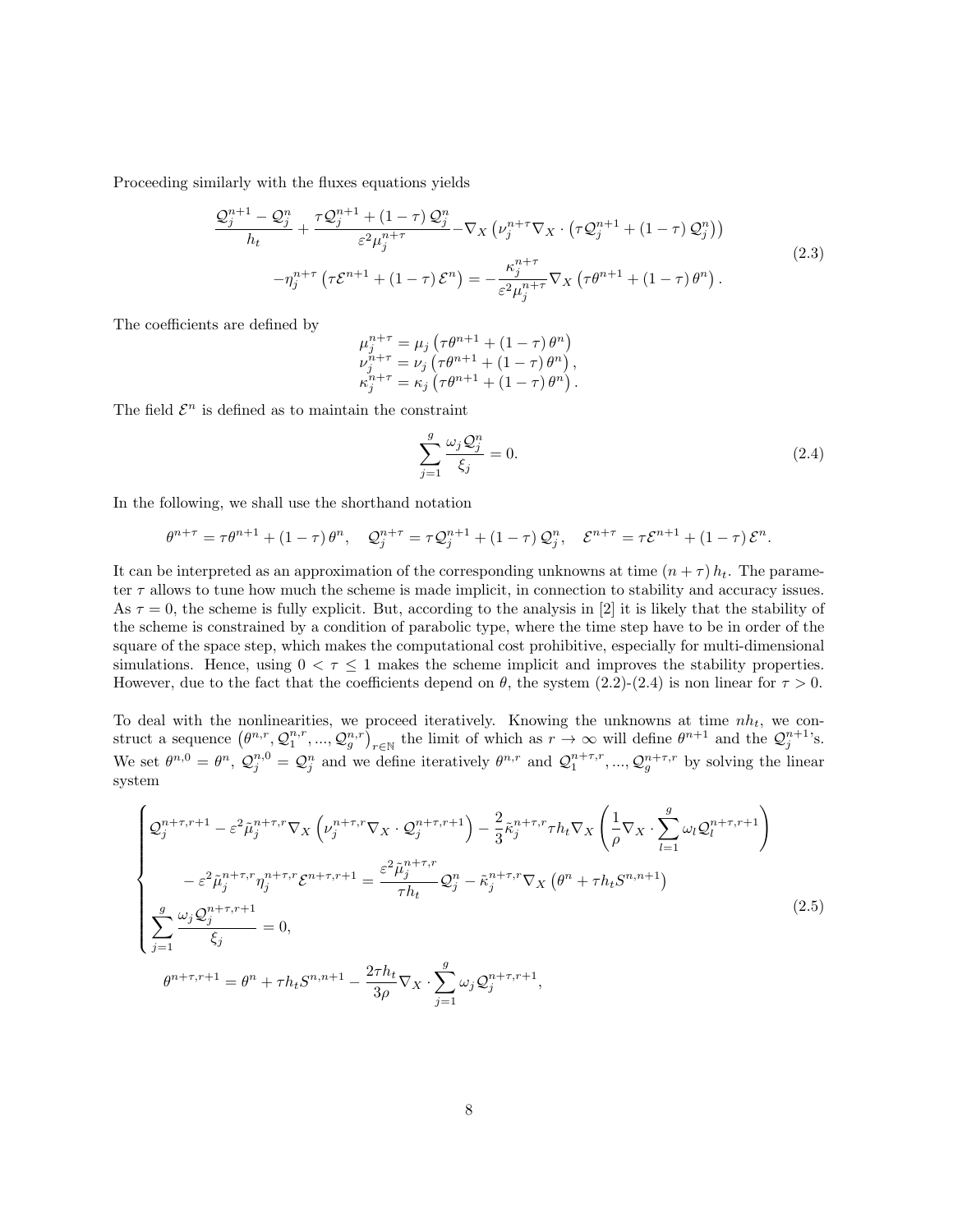where we have set

$$
\mu_j^{n+\tau,r}(\theta) = \mu_j(\theta^{n+\tau,r}), \qquad \tilde{\mu}_j^{n+\tau,r}(\theta) = \frac{\mu_j^{n+\tau,r}(\theta)\tau h_t}{\varepsilon^2 \mu_j^{n+\tau,r}(\theta) + \tau h_t},
$$
  
\n
$$
\nu_j^{n+\tau,r}(\theta) = \nu_j(\theta^{n+\tau,r}),
$$
  
\n
$$
\eta_j^{n+\tau,r}(\theta) = \eta_j(\theta^{n+\tau,r}), \qquad \tilde{\kappa}_j^{n+\tau,r}(\theta) = \frac{\kappa_j^{n+\tau,r}(\theta)\tau h_t}{\varepsilon^2 \mu_j^{n+\tau,r}(\theta) + \tau h_t}.
$$
\n(2.6)

In practice, a few iterations are sufficent to obtain a good approximation of the limit of the iterative process. We are thus led to solve a system of elliptic equations and we are going to discuss in the following section the space discretization of (2.5) based on a Finite Volume formulation of the problem.

### 2.1.2. Finite Volume Discretization

For the sake of simplicity, we restrict the presentation to the two-dimension framework. We give some hints for the generalization to the 3D case in Section 5.1 below. Since solutions of  $(1.3)$  are expected to converge to those of (1.2) in the Spitzer-Härm regime  $\varepsilon \to 0$ , we start by writing a scheme for the limit equation.

We can rewrite the problem as a single equation for the temperature  $\theta$ 

$$
3\rho \partial_t \theta - 2\nabla_X \cdot (\kappa_{SH} \nabla_X \theta) = S \tag{2.7}
$$

According to the discussion in Section 2.1.1, we are led to consider the following semi-discrete problem

$$
\theta^{n+\tau,r+1} - \frac{2\tau h_t}{3\rho} \nabla_X \cdot \left( \kappa_{SH}^{n+\tau,r} \nabla_X \left( \theta^{n+\tau,r+1} \right) \right) = \theta^n + \tau h_t S^{n,n+1},\tag{2.8}
$$

with  $\kappa_{SH}^{n+\tau,r} = \sum_{j=1}^g \kappa_j^{n+\tau,r}$ . Adopting the Finite Volume viewpoint, the numerical unknown will be intended to approximate the mean value of the temperature over some control volume, and we will need to introduce a suitable definition of the gradient of the temperature on the interfaces of the control volume.

In this work we consider a tessellation of the computational domain  $\Omega$ , noted  $\mathbb T$ , made of conforming and isotropic triangles. It constitutes the so-called primal mesh.The temperature is estimated at the vertices of the mesh. We denote by  $\nabla$  the set of vertices of the tessellation  $\mathbb{T}$ , and  $\mathscr{C}_k$  the control volume associated to the vertex  $k \in \mathbb{V}$ . As shown in Figure (1), it is obtained by joining the centroids of all the triangles having  $k$  as a vertex and the midpoint of the edges of these triangles. The segments of this polygonal curve containing  $\mathscr{C}_k$  are called the faces of the control volume, and  $|\mathscr{C}_k| = \int_{\mathscr{C}_k} dX$  stands for the surface (volume in dimension 3) of the domain  $\mathscr{C}_k$ . The set of the control volumes defines another tessellation of  $\Omega$ , named the dual mesh. Finally, we denote by  $\mathbb{F}_{\mathscr{C}_k}$ , the set of the faces of  $\mathscr{C}_k$  which do not belong to  $\partial\Omega$ . Faces lying on  $\partial\Omega$  can be disregarded due to the Neumann boundary condition (1.10). Let us integrate (2.8) over a control volume  $\mathscr{C}_k$ . By using the Stokes formula, we obtain

$$
\frac{1}{|\mathscr{C}_k|} \int_{\mathscr{C}_k} \rho \theta^{n+\tau,r+1} dX - \frac{2\tau h_t}{3|\mathscr{C}_k|} \sum_{f \in \mathbb{F}_{\mathscr{C}_k}} \int_f \left( \kappa_{SH}^{n+\tau,r} \nabla_X \left( \theta^{n+\tau,r+1} \right) \right) d\sigma \cdot \frac{N_{\mathscr{C}_k}^f}{|f|}
$$
\n
$$
= \frac{1}{|\mathscr{C}_k|} \int_{\mathscr{C}_k} \rho \theta^n dX + \tau h_t \frac{1}{|\mathscr{C}_k|} \int_{\mathscr{C}_k} \rho S^{n,n+1} dX,
$$
\n(2.9)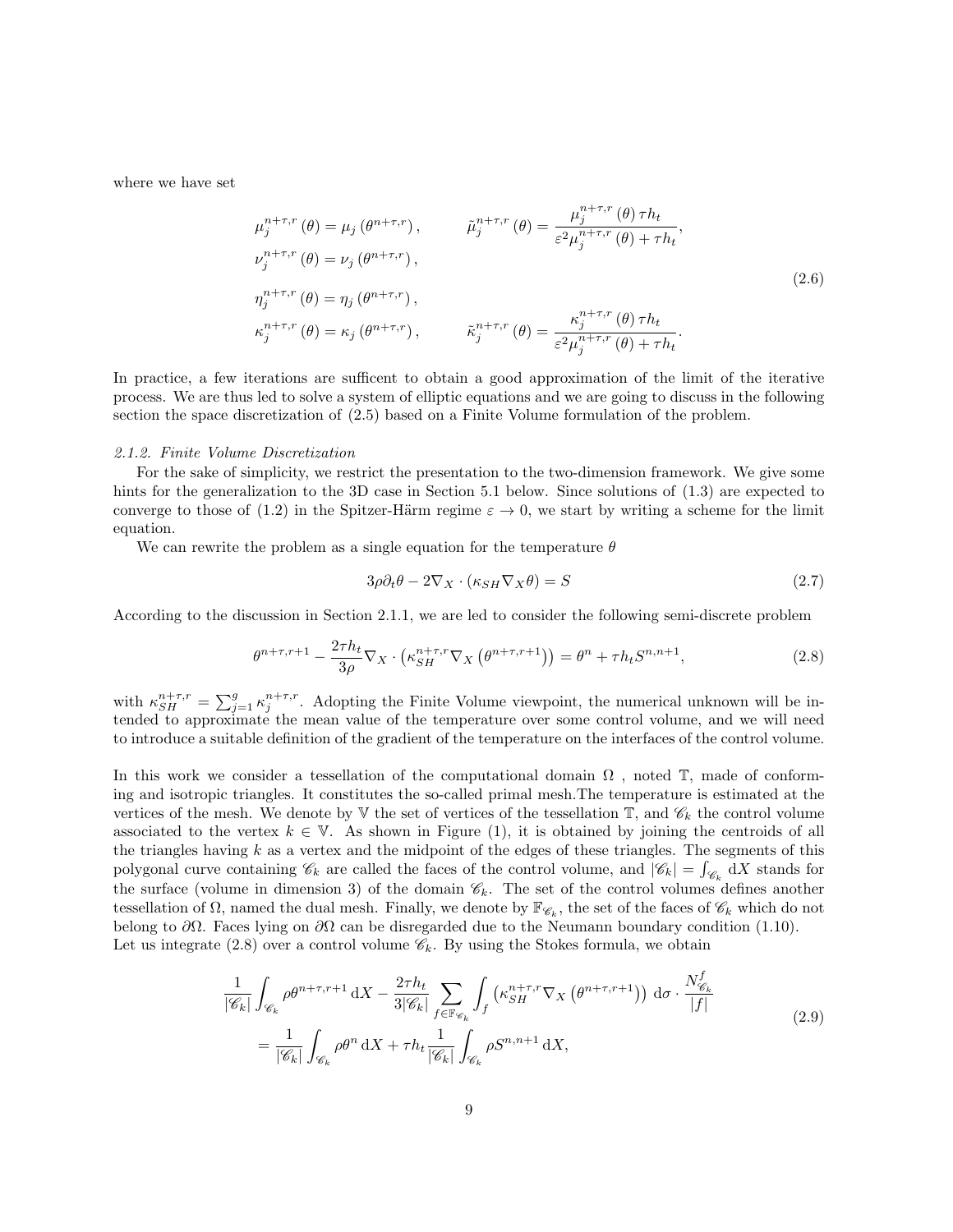

Figure 1: Example of control volume  $\mathscr{C}_k$  and connectivity.

where  $N_{\mathscr{C}}^f$  $\mathcal{C}_{\mathscr{C}_k}$  is the normal to the face f outward of the volume  $\mathscr{C}_k$  with norm  $|N_{\mathscr{C}}^f|$  $\mathcal{E}_{\epsilon_k}^f$  =  $|f| = \int_f d\sigma$ , the length of the face. We set

$$
\rho_k = \frac{1}{|\mathscr{C}_k|} \int_{\mathscr{C}_k} \rho \, \mathrm{d}X, \qquad S_k^{n,n+1} = \frac{1}{\rho_k |\mathscr{C}_k|} \int_{\mathscr{C}_k} \rho S^{n,n+1} \, \mathrm{d}X.
$$

The numerical unknown  $\theta_k^{n+\tau,r+1}$  is intended to approximate the mean value  $\frac{1}{|\mathscr{C}_k|} \int_{\mathscr{C}_k} \theta^{n+\tau,r+1} dX$ . The scheme will be defined by mimicking relation (2.9). To this end we need to define the numerical flux on the faces of  $\mathscr{C}_k$  which relies on constructing the gradient of the temperature on the faces. The idea consists is using the three vertices of the triangle containing the considered interface to define a  $\mathbb{P}_1$  approximation of the temperature, then taking its derivative to obtain the gradient. Such a construction already appears in fluid mechanics when dealing with non homogeneous incompressible viscous flows [28]. It can be compared to DDFV construction which are usually based on Cell Center discretization see [29, 30] and the references therein. More precisely, the construction proceeds as follows. Let  $K = \#V$  be the cardinal of the set of vertices of the mesh. Given  $\psi \in \mathbb{R}^K$ , we set

$$
\mathscr{P}[\psi](X) = \sum_{T \in \mathbb{T}} \left( \nabla_T [\psi] \cdot \left( X - \frac{\sum_{k \in \mathbb{V}_T} X_k}{3} \right) + C_T [\psi] \right) \mathbf{1}_T, \tag{2.10}
$$

where  $V_T$  is the set of the vertices of the triangle T and  $X_k$  is the vector of coordinates of the vertex k. The definition is completed by imposing

$$
\mathscr{P}[\psi](X_k) = \psi_k.
$$

In other words we consider the piecewise  $\mathbb{P}_1$  function having its values at the vertices prescribed by the  $\psi_k$ 's. We have

$$
(\nabla_T \left[\psi\right])_i = \frac{\det\left(W^i\right)}{\det\left(V\right)}, \qquad C_T \left[\psi\right] = \frac{\sum_{k \in \mathbb{V}_T} \psi_k}{3},
$$

with V the 2 × 2 matrix with coefficients  $V_{j,k} = (X_{l_k} - X_{l_3})_j$  while  $(l_i)_{1 \leq i \leq 3}$  are indices of vertices of triangle T. W<sup>*i*</sup> is obtained from V by replacing its *i*<sup>th</sup> column by the column vector  $(\psi_{l_1} - \psi_{l_3}, \psi_{l_2} - \psi_{l_3})^t$ .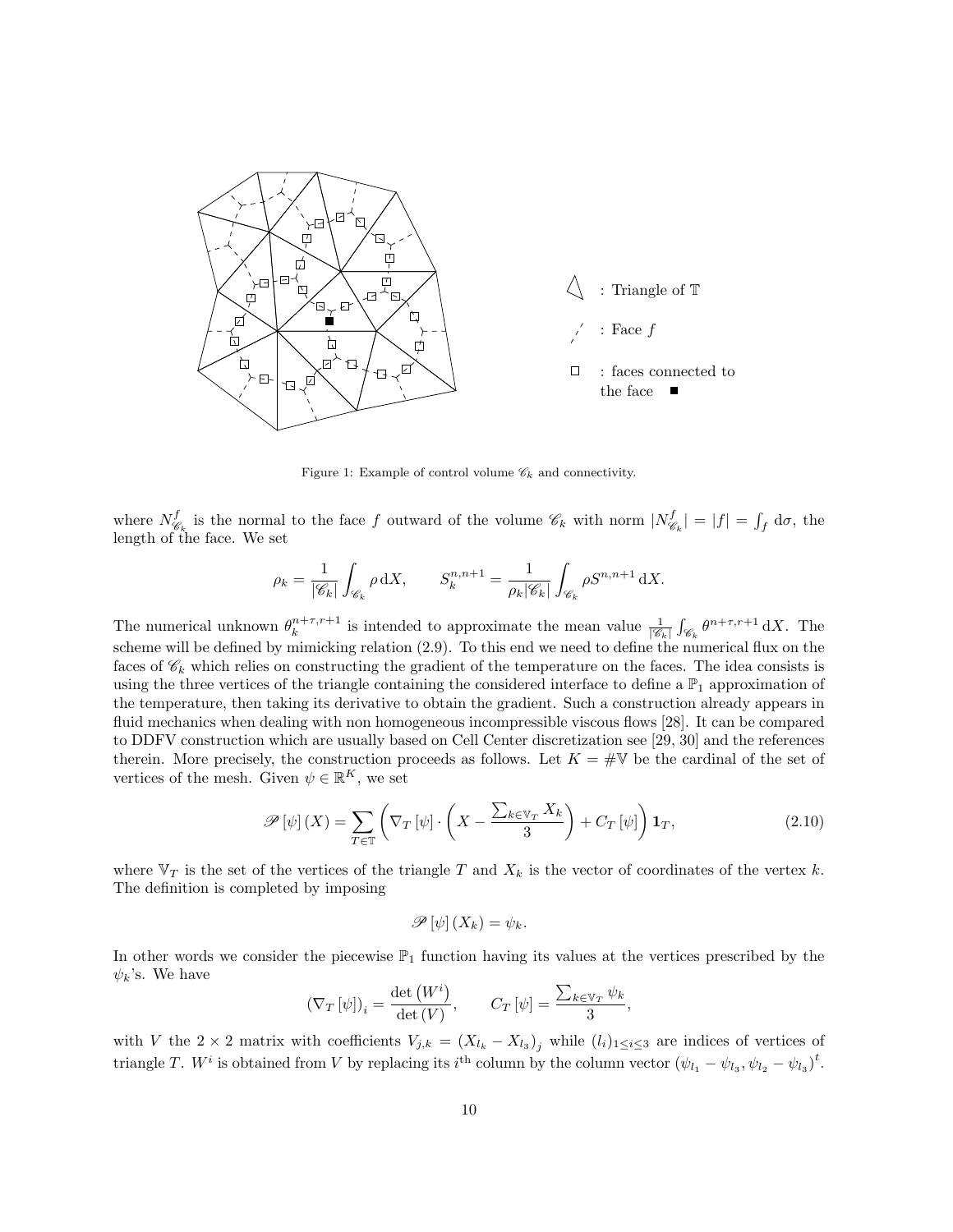The definition makes sense because det  $(V)$  vanishes iff the surface of T vanishes, and for a given mesh this quantity is bounded from below. Observe that  $\mathscr{P}[\psi]$  is continuous on  $\Omega$ . Going back to the numerical scheme, we write

$$
\theta_k^{n+\tau,r+1} - \frac{2\tau h_t}{3\rho_k|\mathscr{C}_k|} \sum_{f \in \mathbb{F}_{\mathscr{C}_k}} \kappa_{SH,f}^{n+\tau,r} \nabla_{T_f} \left[ \theta^{n+\tau,r+1} \right] \cdot N_{\mathscr{C}_k}^f = \theta_k^n + \tau h_t S_k^{n,n+1},\tag{2.11}
$$

where  $T_f$  is the triangle which contains the face  $f$ ,  $\kappa_{SH,f} = \kappa_{SH}^{n+\tau,r} (\mathscr{P}[\theta](X_f))$  and  $X_f$  being the centroid of the face  $f$ .

We shall use the scheme just derived for (1.2) as a starting point to develop a numerical method for the more involved model (1.3). To this end, it is convenient to introduce the vectorial quantity, naturally associated to faces  $f$  of the control volumes,

$$
Q_{SH,f}^{n+\tau,r+1} = -\kappa_{SH,f}^{n+\tau,r} \nabla_{T_f} \left[ \theta^{n+\tau,r+1} \right]. \tag{2.12}
$$

It can be interpreted as an approximation of the heat flux in the direction of the normal to the face  $f$  at time  $(n + \tau) h_t$ , that is

$$
\frac{1}{|f|} \int_{f} Q_{SH} \left( (n+\tau) h_t, \sigma \right) d\sigma.
$$

Remark that  $\psi \in \mathbb{R}^K \mapsto \mathscr{P}[\psi]$  is a linear operator. We replace  $\theta^{n+\tau,r+1}$  in (2.12) by the expression given in (2.11) to obtain

$$
Q_{SH,f}^{n+\tau,r+1} - \frac{2\kappa_{SH,f}^{n+\tau,r}\tau h_t}{3} \nabla_{T_f} \left[ \frac{1}{\rho |\mathscr{C}|} \sum_{f^* \in \mathbb{F}_{\mathscr{C}_k}} Q_{SH,f^*}^{n+\tau,r+1} \cdot N_{\mathscr{C}}^f \right]
$$
  
=  $-\kappa_{SH,f}^{n+\tau,r} \nabla_{T_f} \left[ \theta^n + \tau h_t S_k^{n,n+1} \right],$  (2.13)

$$
\theta_k^{n+\tau,r+1} = \theta_k^n + \tau h_t S_k^{n,n+1} - \frac{2\tau h_t}{3\rho_k |\mathscr{C}_k|} \sum_{f \in \mathbb{F}_{\mathscr{C}_k}} Q_{SH,f}^{n+\tau,r+1} \cdot N_{\mathscr{C}_k}^f.
$$

Obviously (2.13) defines the same sequence  $\theta_k^n$  as (2.11). However, as a numerical scheme it is not relevant to make use of (2.13) because it involves more unknowns and the linear system to be inverted has a larger stencil and loses some advantageous proporties as symmetry, Figure (1). Nevertheless, formula (2.13) is interesting because it provides a natural way to evaluate the consistency of a scheme for (1.3) with the Spitzer-Härm regime  $\varepsilon \to 0$ : letting  $\varepsilon$  go to 0 in the definition of the flux for (1.3) we should recover (2.13). As already noticed, the heat flux in (2.12) is naturally discretized on the faces of the control volumes. Therefore, the new numerical unknown for (1.3)  $\mathcal{Q}_{j,f}^{n+\tau,r+1}$  is interpreted as an approximation of the mean value of  $\mathcal{Q}_j^{n+\tau,r+1}$  on the face f. Remark we do not associate a control volume to the discrete unknown  $\mathcal{Q}_{j,f}^{n+\tau,r+1}$ . However, we are able to define discrete second order differential operators on the generalized heat fluxes on the faces, need to the resolution of (1.3). To this end, we first remark that for any  $Q: \mathbb{R}^2 \to \mathbb{R}^2$  smooth enough vector function, the integration of the Jacobian matrix  $\nabla_X Q$  on a bounded surface could be estimated using a Stokes formulae by its mean value on the boundary of the surface. In particular, on a control volume  $k$ , we have

$$
\int_{\mathscr{C}_k} \nabla_X Q \, dX = \int_{\partial \mathscr{C}_k} Q \otimes n \, d\sigma = \sum_{f \in \mathbb{F}_{\mathscr{C}_k}} \frac{1}{|f|} \int_f Q \, d\sigma \otimes N_{\mathscr{C}_k}^f,
$$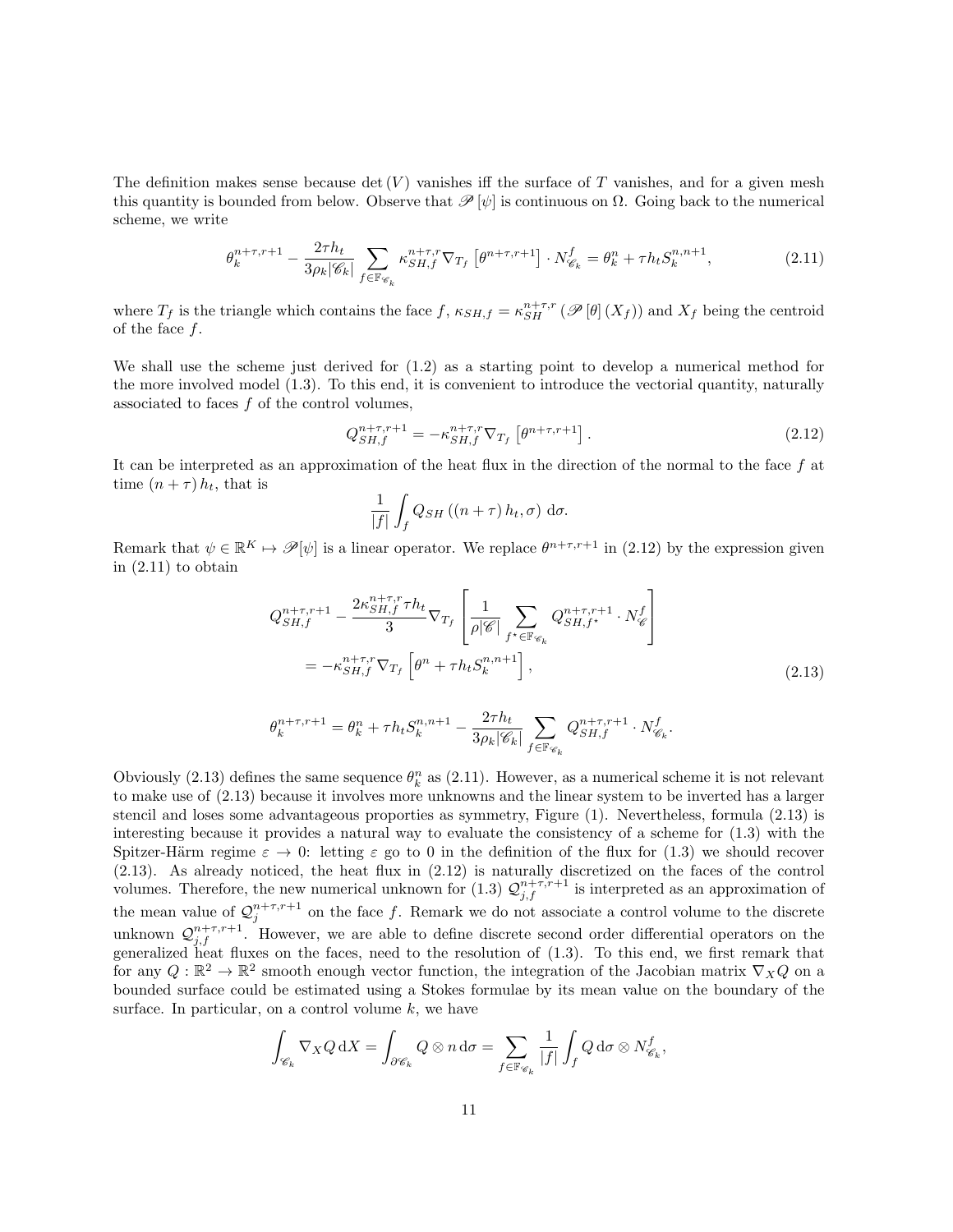with n the outward normal to the boundary  $\partial \mathscr{C}_k$ . Mimicking this formulae, we proceed into two steps.

1. Let  $q = (q_1, ..., q_M)$  be a given set of M vectors in  $\mathbb{R}^2$ , with M the number of faces of the mesh. Hence each  $q_j$  is associated to a unique face of the dual mesh. We associate to q the piecewise constant matrix-valued function which is defined of each volume control by

$$
\mathscr{G}_k\left[q\right] = \frac{1}{|\mathscr{C}_k|} \sum_{f \in \mathbb{F}_{\mathscr{C}_k}} q_f \otimes N_{\mathscr{C}_k}^f. \tag{2.14}
$$

This quantity is intended to define the (discrete) mean derivative of a function on a control volume from the values on the faces.

2. The previous step defines  $\mathscr{G}_1[q], \dots, \mathscr{G}_K[q]$ , associating to each vertex k of the primal mesh. Then we can use the operator  $\mathscr P$  to construct a function which is  $\mathbb P_1$  on each triangle  $T \in \mathbb T$  and next consider  $\nabla_{T_f}$  [ $\mathscr{G}[q]$ ] for each face of the dual mesh.

Coming back to the equations under consideration, Step 1 defines  $\text{Tr}(\mathscr{G}_k \left[ \mathcal{Q}_j^{n+\tau,r+1} \right])$ : on each control volume  $\mathscr{C}_k$ , this quantity is intended to approximate  $\frac{1}{|\mathscr{C}_k|} \int_{\mathscr{C}_k} \nabla_X \cdot \mathcal{Q}_j^{n+\tau,r+1} dX$ . Then using the reconstruction by triangle  $\mathscr{P}$ , we are able to define on each  $T \in \mathbb{T}$  an approximation of the second order derivative of the generalized heat fluxes with  $\nabla_T \left[ \text{Tr}(\mathscr{G} \left[ \mathcal{Q}_j^{n+\tau,r+1} \right]) \right]$ . With these notations, we arrive at the following definition of the scheme: for any face  $f$  we have

$$
\mathcal{Q}_{j,f}^{n+\tau,r+1} - \varepsilon^2 \tilde{\mu}_{j,f}^{n+\tau,r} \nabla_{T_f} \left[ \nu_j^{n+\tau,r} \operatorname{Tr} \left( \mathcal{G} \left[ \mathcal{Q}_j^{n+\tau,r+1} \right] \right) \right] \n- \frac{2 \tilde{\kappa}_{j,f}^{n+\tau,r} \tau h_t}{3} \nabla_{T_f} \left[ \frac{1}{\rho} \operatorname{Tr} \left( \mathcal{G} \left[ \sum_{l=1}^g \omega_l \mathcal{Q}_l^{n+\tau,r+1} \right] \right) \right] - \varepsilon^2 \tilde{\mu}_{j,f}^{n+\tau,r} \eta_{j,f}^{n+\tau,r} \mathcal{E}_f^{n+\tau,r+1} \n= \frac{\varepsilon^2 \tilde{\mu}_{j,f}^{n+\tau,r}}{\tau h_t} \mathcal{Q}_{j,f}^n - \tilde{\kappa}_{j,f}^{n+\tau,r} \nabla_{T_f} \left[ \theta^n + \tau h_t \mathcal{S}_k^{n,n+1} \right],
$$
\n
$$
\sum_{j=1}^g \frac{\omega_j \mathcal{Q}_{j,f}^{n+\tau,r+1}}{\xi_j} = 0,
$$
\n(2.15)

and for  $k \in \{1, ..., K\}$  we have

$$
\theta_k^{n+\tau,r+1} = \theta_k^n + \tau h_t S_k^{n,n+1} - \frac{2\tau h_t}{3\rho_k} \operatorname{Tr}\left(\mathcal{G}_k \left[\sum_{j=1}^g \omega_j \mathcal{Q}_j^{n+\tau,r+1}\right]\right). \tag{2.16}
$$

The coefficients are given by

$$
\tilde{\mu}_{j,f}^{n+\tau,r} = \frac{1}{|f|} \int_f \tilde{\mu}_j^{n+\tau,r} \left( \mathcal{P} \left[ \theta \right] (X) \right) d\sigma, \quad \tilde{\kappa}_{j,f}^{n+\tau,r} = \frac{1}{|f|} \int_f \tilde{\kappa}_j^{n+\tau,r} \left( \mathcal{P} \left[ \theta \right] (X) \right) d\sigma,
$$
\n
$$
\eta_{j,f}^{n+\tau,r} = \frac{1}{|f|} \int_f \eta_j^{n+\tau,r} \left( \mathcal{P} \left[ \theta \right] (X) \right) d\sigma, \quad \nu_{j,k}^{n+\tau,r} = \frac{1}{|\mathscr{C}_k|} \int_{\mathscr{C}_k} \nu_j^{n+\tau,r} \left( \theta_k \right) dX = \nu_j^{n+\tau,r} \left( \theta_k \right).
$$
\n(2.17)

The linear system (2.15) is the heart of the scheme; it is the main source of numerical cost because this is only step in the scheme which requires to solve a linear system. It is made of  $q + 1$  equations (generalized heat fluxes + constraint) and  $g + 1$  degrees of freedom (generalized heat fluxes + field perturbation) at each face. The perturbation of the electric field plays the role of the Lagrangian multiplier associated to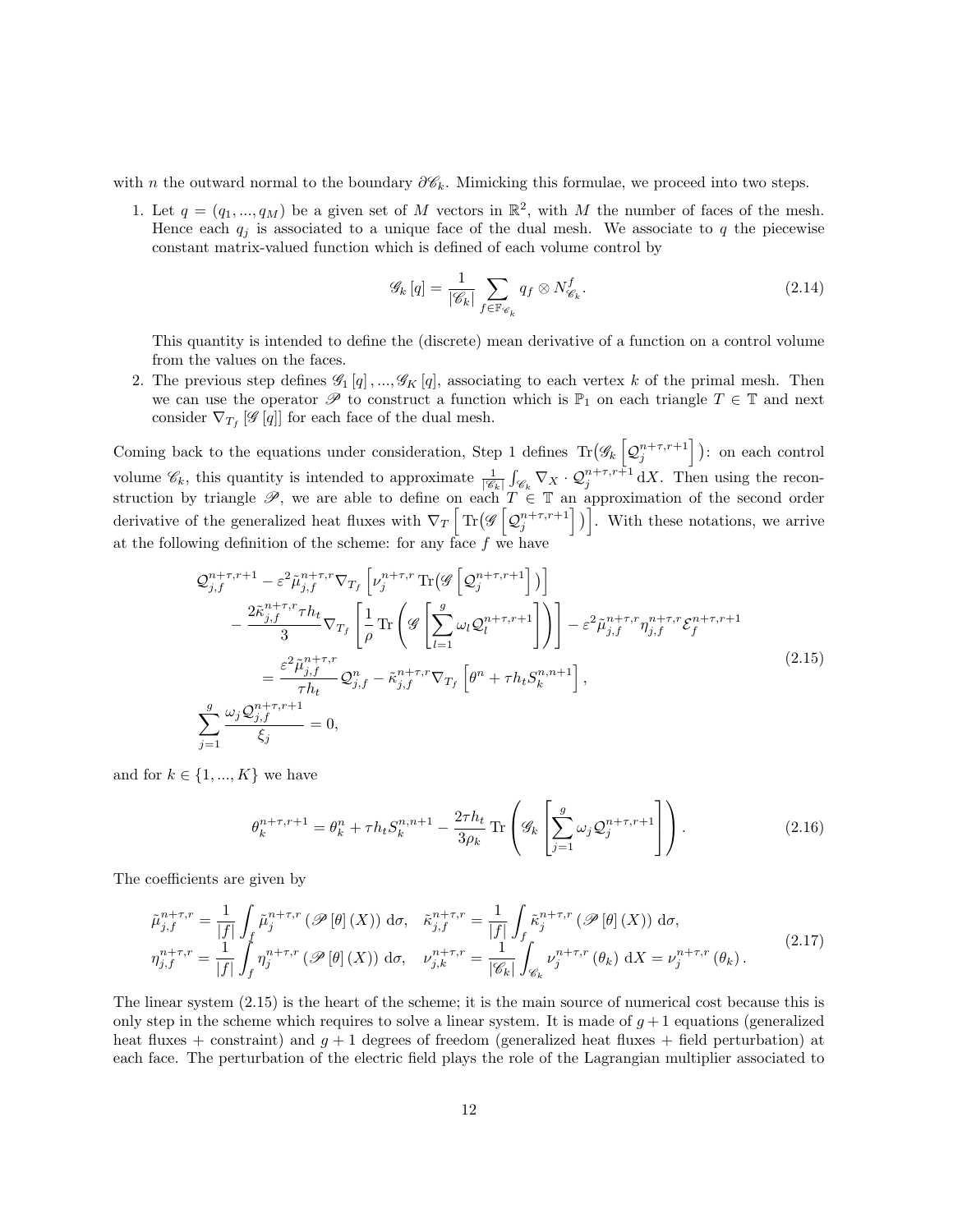the constraint of vanishing current. It is incorporated in the linear system to be solved. Other methods could be used based on the optimization viewpoint : Uzawa algorithm, augmented Lagrangian methods... The method we use guarantees that the constraint is exactly satisfied, see [3]. The numerical resolution could be generalized to more intricate electromagnetic models, while the discretization of the electric field is realized at the faces. Remark that the Neumann boundary condition is naturally taken into account by imposing

$$
\mathcal{Q}_{j,f}^{n+\tau,r+1} \cdot N_{\mathscr{C}_k}^f = 0 \quad \text{when } f \in \partial \Omega
$$

and k is the index of the volume which admits f as a face. Accordingly, the boundary terms are also incorporated in the summation over the faces. We can check that the scheme satisfies the discrete analog of the energy balance relation (1.7).

**Proposition 2.1.** The solution of the scheme  $(2.15)-(2.16)$  satisfies

$$
\sum_{k\in\mathbb{V}}3|\mathscr{C}_k|\rho_k\theta_k^{n+1}=\sum_{k\in\mathbb{V}}3|\mathscr{C}_k|\rho_k\theta_k^{n}+h_t\sum_{k\in\mathbb{V}}3|\mathscr{C}_k|\rho_kS_k^{n,n+1}.
$$

**Proof.** Let us replace the temperature by its expression given by (2.16). We write for any  $r \ge 0$ 

$$
\sum_{k \in \mathbb{V}} 3|\mathscr{C}_k|\rho_k \theta_k^{n,r+1} = \sum_{k \in \mathbb{V}} 3|\mathscr{C}_k|\rho_k \left(\frac{1}{\tau} \left(\theta_k^n + \tau h_t S_k^{n,n+1} - \frac{2\tau h_t}{3\rho_k} \operatorname{Tr}\left(\mathscr{G}_k \left[\sum_{j=1}^g \omega_j \mathcal{Q}_j^{n+\tau,r+1}\right]\right)\right) - \frac{1-\tau}{\tau} \theta_k^n\right)
$$

$$
= \sum_{k \in \mathbb{V}} 3|\mathscr{C}_k|\rho_k \theta_k^n + \sum_{k \in \mathbb{V}} 3|\mathscr{C}_k|\rho_k h_t S_k^{n,n+1} - 2h_t \sum_{j=1}^g \omega_j \sum_{k \in \mathbb{V}} \sum_{f \in \mathbb{F}_{\mathscr{C}_k}} \mathcal{Q}_{j,f}^{n+\tau,r+1} \cdot N_{\mathscr{C}_k}^f
$$

In the last sum, the contribution of the boundary faces vanishes owing to the Neumann boundary condition. Let us consider an internal face  $f \cap \partial\Omega = \emptyset$ , common to two control volumes  $\mathscr{C}^f_{k_1}$  and  $\mathscr{C}^f_{k_2}$ . The outward normal of these control volumes on the face f are in opposite directions:  $N_{\mathscr{C}}^f$  $\frac{f}{\mathscr{C}_{k_1}} = -N^f_{\mathscr{C}}$  $\mathscr{C}_{k_2}$ . It follows that

$$
\sum_{k\in \mathbb{V}} \sum_{f\in \mathbb{F}_{\mathscr{C}_k}} \mathcal{Q}_{j,f}^{n+\tau,r+1} \cdot N_{\mathscr{C}_k}^f = \sum_{f\in \mathbb{F}} \mathcal{Q}_{j,f}^{n+\tau,r+1} \cdot \left(N_{\mathscr{C}_{k_1}}^f + N_{\mathscr{C}_{k_2}}^f \right) = 0,
$$

where F is the set of faces in the interior of  $\Omega$ . Eventually we conclude by passing to the limit  $r \to \infty$ .

**Remark 2.1.** We observe that the quantity  $\text{Tr}(\mathscr{G}[q])$  depends only on the inner products  $q_f \cdot N^f_{\mathscr{G}}$  $\mathcal{C}_k$ . Precisely, we have

$$
\mathrm{Tr}\big(\mathscr{G}\left[q\right]\big)\big|_{\mathscr{C}_k} = \frac{1}{|\mathscr{C}_k|} \sum_{f \in \mathbb{F}_{\mathscr{C}_k}} q_f \cdot N_{\mathscr{C}_k}^f.
$$

Therefore it appears clearly that  $\mathcal{Q}_{j,f}^{n+\tau,r} \cdot N_{\mathscr{C}}^f$  $\mathscr{C}_k$  is the only relevant variable to be used in the numerical scheme (2.15). It means that the unknowns reduce to a scalar quantity associated to each vertex of the primal mesh and g scalar quantities associated to each face of the dual mesh.

Moreover, it is worth pointing out that the strategy, with the operators  $\mathscr P$  and  $\mathscr G$ , can be used to treat more general non-local equations, involving more complicated second order derivatives of the heat fluxes, see [3]. For instance  $\nabla_X \cdot \nabla_X \mathcal{Q}_j^{n+\tau,r+1}$  becomes in the scheme

$$
\text{Tr}\big(\nabla_{T_f}\left(\mathscr{G}\left[\mathcal{Q}_j^{n+\tau,r+1}\right]\right)\big).
$$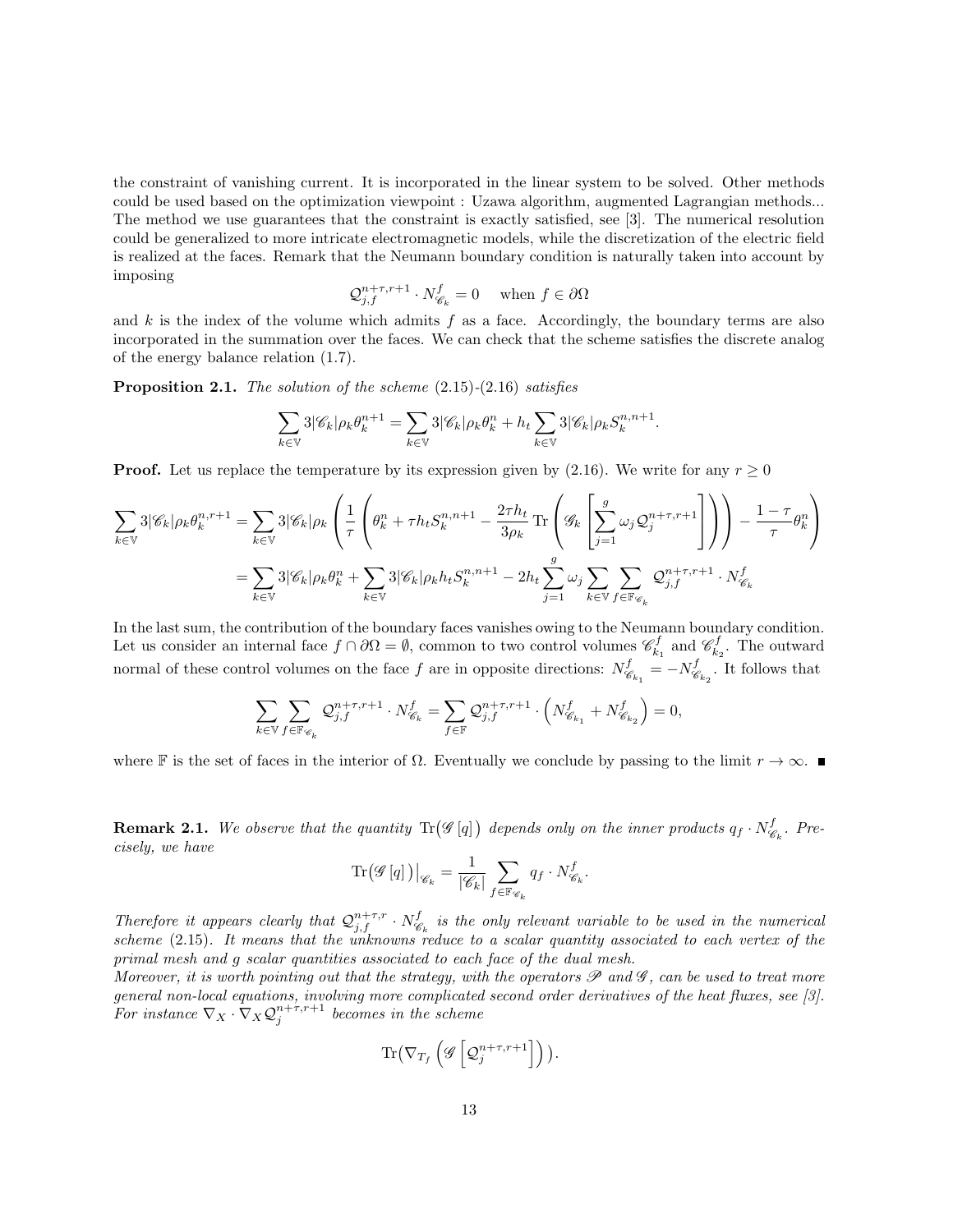Let us discuss what the scheme  $(2.15)-(2.16)$  does when  $\varepsilon$  goes to 0. Formally we obtain

$$
\mathcal{Q}_{j,f}^{n+\tau,r+1} - \frac{2\kappa_{j,f}^{n+\tau,r}\tau h_t}{3} \nabla_{T_f} \left[ \frac{1}{\rho} \text{Tr} \left( \mathcal{G} \left[ \sum_{l=1}^g \omega_l \mathcal{Q}_l^{n+\tau,r+1} \right] \right) \right]
$$
  
\n
$$
= -\kappa_{j,f}^{n+\tau,r} \nabla_{T_f} \left[ \theta^n + \tau h_t S_k^{n,n+1} \right],
$$
  
\n
$$
\theta_k^{n+\tau,r+1} = \theta_k^n + \tau h_t S_k^{n,n+1} - \frac{2\tau h_t}{3\rho_k} \text{Tr} \left( \mathcal{G} \left[ \sum_{j=1}^g \omega_j \mathcal{Q}_j^{n+\tau,r+1} \right] \right).
$$
\n(2.18)

Since the operator  $\mathscr P$  is linear, we can rewrite the first equation using the second and we get  $\mathcal Q_{j,f}^{n+\tau,r+1}$  $-\kappa_{j,f}^{n+\tau,r}\nabla_{T_f}\left[\theta^{n+\tau,r+1}\right]$ . Finally we replace  $\mathcal{Q}_{j,f}^{n+\tau,r+1}$  in the equation for the temperature by its expression and we arrive at (2.11).

### 2.2. Schurtz-Nicola¨ı Model

The Schurtz-Nicolaï model has been introduced in [15] as a relevant simplified model for ICF simulation. It can be recovered from  $(1.3)$  by neglecting the time derivative and the perturbation  $\mathcal E$  in the equation for the heat fluxes. Therefore, the Schurtz-Nicolaï model reads

$$
\begin{cases}\n\partial_t \theta + \frac{2}{3\rho} \nabla_X \cdot Q = S, \\
\mathcal{Q} - \varepsilon^2 \mu \nabla_X (\nu \nabla_X \cdot \mathcal{Q}) = -\kappa \nabla_X \theta, \\
Q = \int_0^\infty \mathcal{Q} d\xi.\n\end{cases}
$$
\n(2.19)

Remark that the constraint (1.4) is not satisfied anymore. Furthermore it has been noticed that negative values of the coefficient  $\kappa$  might lead to instabilities (which is not the case for the time evolution problem, as shown in [3]), see [14], [9, Section III]. However, (2.19) is widely used in ICF codes, usually at the price of truncating  $\kappa$  in order to keep positive values only [15, Section III.C]. The delocalized operator is simplified and it makes the divergence of the generalized heat flux appear. Hence it is convenient to introduce the new scalar quantity  $\tilde{\theta}(t, x, \xi) = \nabla_X \cdot \mathcal{Q}(t, x, \xi)$ . It can be interpreted as the contribution to the evolution of the temperature of the generalized heat flux with a given internal energy ξ. We obtain a closed system involving the new variable by applying the divergence operator to the generalized heat flux equation. We are led to the following  $2 \times 2$  system:

$$
\begin{cases} \partial_t \theta + \frac{2}{3\rho} \int_0^\infty \tilde{\theta} d\xi = S, \\ \tilde{\theta} - \varepsilon^2 \nabla_X \cdot \left( \mu \nabla_X \left( \nu \tilde{\theta} \right) \right) = -\nabla_X \cdot \left( \kappa \nabla_X \theta \right), \end{cases}
$$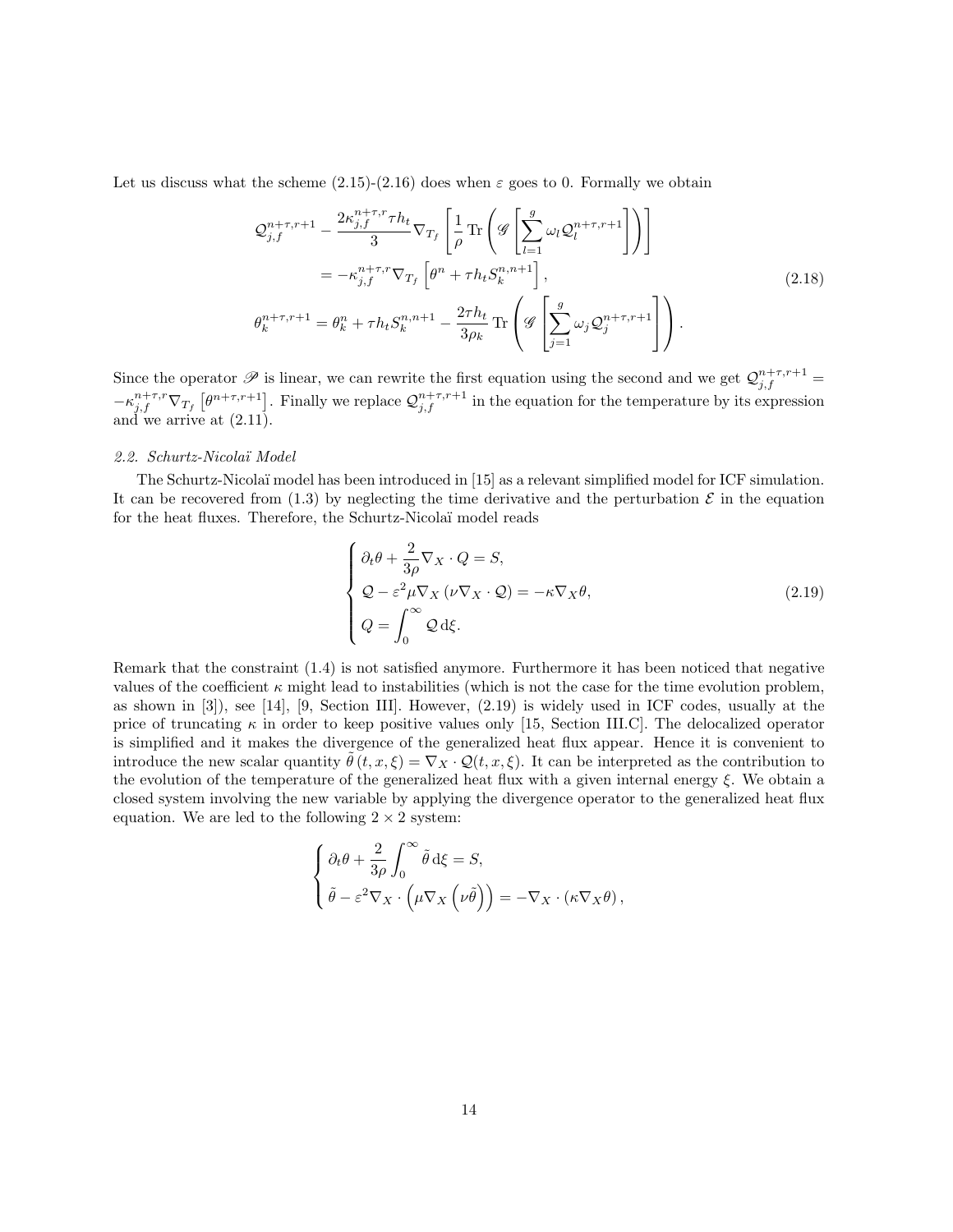We derive a numerical scheme for this problem by following the reasoning proposed for the classical Spitzer-Härm equation. It yields

$$
\tilde{\theta}_{j,k}^{n+\tau,r+1} - \frac{\varepsilon^2}{|\mathscr{C}_k|} \sum_{f \in \mathbb{F}_{\mathscr{C}_k}} \mu_{j,f}^{n+\tau,r} \nabla_{T_f} \left[ \nu_j^{n+\tau,r} \tilde{\theta}_j^{n+\tau,r+1} \right] \cdot N_{\mathscr{C}_k}^f
$$
\n
$$
- \frac{1}{|\mathscr{C}_k|} \sum_{f \in \mathbb{F}_{\mathscr{C}_k}} \frac{2\kappa_{j,f}^{n+\tau,r} \tau h_t}{3} \nabla_{T_f} \left[ \frac{1}{\rho} \sum_{l=1}^g \omega_l \tilde{\theta}_l^{n+\tau,r+1} \right] \cdot N_{\mathscr{C}_k}^f
$$
\n
$$
= -\frac{1}{|\mathscr{C}_k|} \sum_{f \in \mathbb{F}_{\mathscr{C}_k}} \kappa_{j,f}^{n+\tau,r} \nabla_{T_f} \left[ \theta^n + \tau h_t S_k^{n,n+1} \right] \cdot N_{\mathscr{C}_k}^f,
$$
\n
$$
\theta_k^{n+\tau,r+1} = \theta_k^n + \tau h_t S_k^{n,n+1} - \frac{2\tau h_t}{3\rho_k} \sum_{j=1}^g \omega_j \tilde{\theta}_{j,k}^{n+\tau,r+1}.
$$
\n(2.20)

On the same token, it is worthwhile showing that the scheme  $(2.15)-(2.16)$  adapts readily to treat  $(2.19)$ . Since we neglect the time derivative of the generalized heat flux, we obtain

$$
\mathcal{Q}_{j,f}^{n+\tau,r+1} - \varepsilon^2 \mu_{j,f}^{n+\tau,r} \nabla_{T_f} \left[ \frac{\nu_j^{n+\tau,r}}{|\mathcal{C}|} \sum_{f^* \in \mathbb{F}_{\mathcal{C}}} \mathcal{Q}_{j,f^*}^{n+\tau,r+1} \cdot N_{\mathcal{C}_k}^f \right] \n- \frac{2\kappa_{j,f}^{n+\tau,r} \tau h_t}{3} \nabla_{T_f} \left[ \frac{1}{\rho |\mathcal{C}|} \sum_{f^* \in \mathbb{F}_{\mathcal{C}}} \sum_{l=1}^g \omega_l \mathcal{Q}_{l,f^*}^{n+\tau,r+1} \cdot N_{\mathcal{C}_k}^f \right] \n= -\kappa_{j,f}^{n+\tau,r} \nabla_{T_f} \left[ \theta^n + \tau h_t S_k^{n,n+1} \right], \n\theta_k^{n+\tau,r+1} = \theta_k^n + \tau h_t S_k^{n,n+1} - \frac{2\tau h_t}{3\rho_k |\mathcal{C}_k|} \sum_{f \in \mathbb{F}_{\mathcal{C}_k}} \sum_{j=1}^g \omega_j \mathcal{Q}_{j,f}^{n+\tau,r+1} \cdot N_{\mathcal{C}_k}^f.
$$
\n(2.21)

We remark that  $(2.21)$  leads to  $(2.20)$  when summing the flux equations over the faces of the control volume  $\mathscr{C}_k$  and defining the discrete version of the new variable  $\tilde{\theta}$  as to be  $\tilde{\theta}^{n+\tau,r+1}_{j,k} = \sum_{f^* \in \mathbb{F}_{\mathscr{C}}} \mathcal{Q}^{n+\tau,r+1}_{j,f^*_{j,k}} \cdot N^f_{\mathscr{C}}$  $\mathscr{C}_k$ . In practice the formulation  $(2.20)$  has to be preferred over  $(2.21)$  for simulating the Schurtz-Nicolaï model because the corresponding linear system is symmetric, and, for a given mesh, it has both a smaller size and a smaller stencil. The method adapts to more complicated delocalized operators, as presented in [3]. For instance we can introduce as a new unknown the jacobian of the generalized heat flux  $\tilde{\Theta}(t, x, \xi)$  $\nabla_X \mathcal{Q}(t,x,\xi)$  or its discrete version  $\tilde{\Theta}_{j,k}^{n+\tau,r+1} = \mathscr{G}\left[\mathcal{Q}_j^{n+\tau,r+1}\right] = \frac{1}{|\mathscr{C}_k|} \sum_{f \in \mathbb{F}_{\mathscr{C}_k}} \mathcal{Q}_{j,f}^{n+\tau,r+1} \otimes N_f$ . Then the previous construction can be repeated to define a numerical scheme. However, the new variable is now a matrix and it is not clear that the resulting scheme is more effective than a version of (2.21) with a discretization of the complete delocalized operator.

### 3. Coupling of models: domain decomposition approach

For many applications, for instance for ICF computations and the design of devices of energy deposit by laser beams, the asymptotic Spitzer-Härm approximation is valid on a large part of the simulation domain. As discussed above, the Spitzer-Härm model is quite simple, and it can be numerically treated for a reasonable cost. However, the zones where the Spitzer-Härm model does not apply are precisely located at places where discrepancies can have a major impact on the studied physics. A simulation based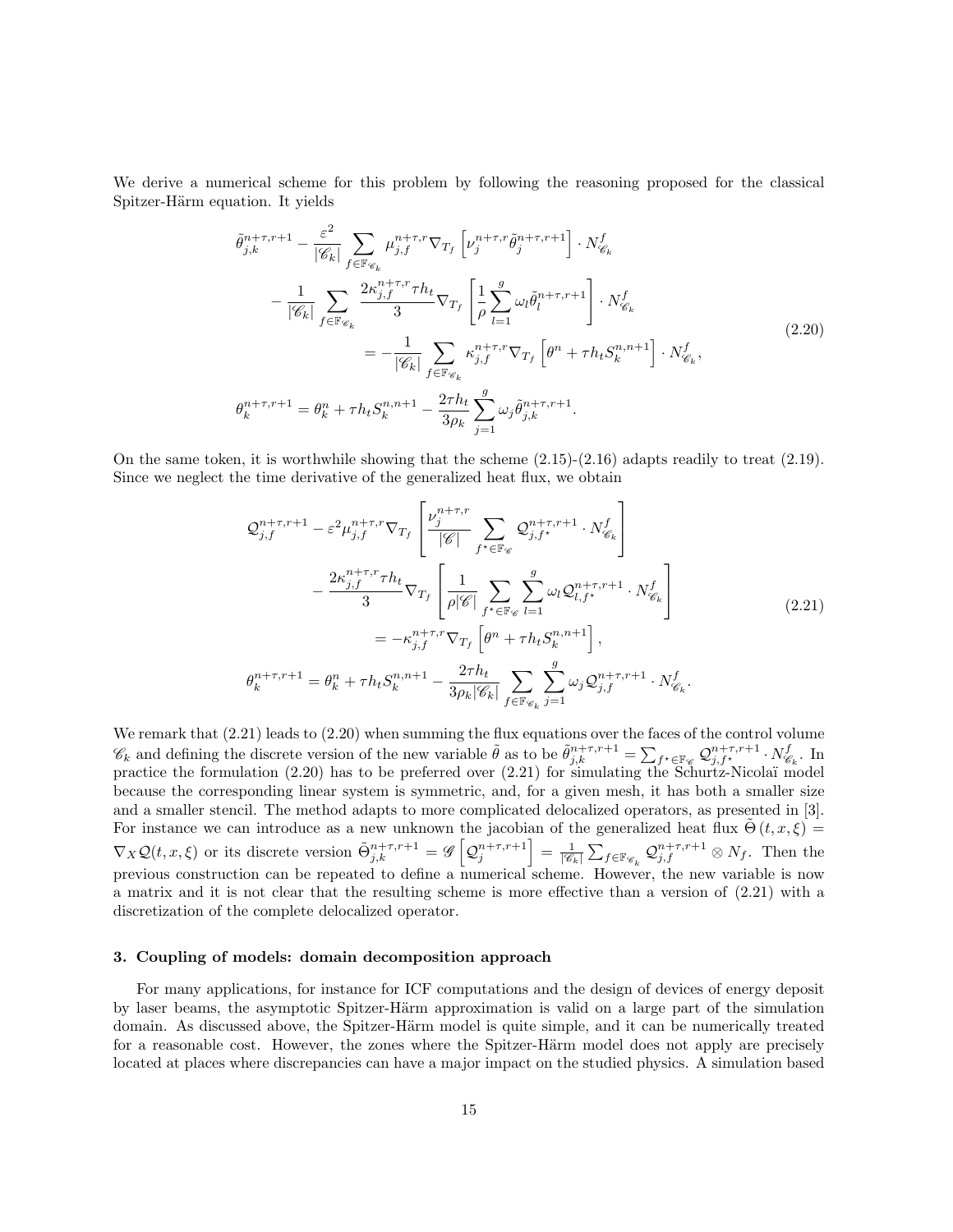on the generalized model on the full domain is certainly unnecessarily costly. For these reasons, we explain now how we can combine the two modeling, just using the complex model where it is needed, through a coupling strategy. Since the scheme  $(2.15)-(2.16)$  is asymptotically consistent to the scheme  $(2.11)$  for the Spitzer-Härm equation, we do not need too much additional numerical tools. The discussion relies on the definition of coupling conditions and on finding a practical method to detect where the interface has to be placed. We propose an "a priori" estimator to decide where the asymptotic Spitzer-Härm equation has to be used.

#### 3.1. Coupling strategy

Let us first suppose that the scheme is well-defined on each triangle of the mesh. We note by  $\Omega_{SH}$  the part of the domain where the Spitzer-Härm model is valid and  $\Omega_{SHG}$  the remainder of the computational domain. We suppose that the interface  $\Sigma$  between the two subdomains  $\Omega_{SH}$  and  $\Omega_{SHG}$  is made of a set of vertices of triangles of the primal mesh  $\mathbb T$ . Obviously, far from the interface  $\Sigma$ , we do not modify the models. However, close to the interface, the updating of the numerical unknowns from one subdomain depends on the values on the complementary subdomain. Hence, we need to adapt the definition of the operator  $\mathscr G$ . Remark that with the scheme  $(2.11)$ , the numerical unknowns depend on their direct neighbors.



Figure 2: Numerical discretization near to the interface.

Depending whether a given volume belongs to  $\Omega_{SH}$  or  $\Omega_{SHG}$  we apply the scheme (2.11) or (2.15)-(2.16). We are now interested in the definition of the scheme on the interfaces. First we slightly generalize the operator  $\mathscr G$  so that we can approach gradient on control volumes involved by the interface. We split the summation in (2.14) according to the two subdomains. Coming back to (2.18),  $\mathcal{Q}_{j,f}^{n+1,r+1}$  becomes  $-\kappa^{n+1,r+1}_{j,f} \nabla_{T_f} \left[ \theta^{n+\tau,r+1} \right]$  in the subdomain  $\Omega_{SH}$ . We define

$$
\mathcal{G}_{k}^{\star}\left[\mathcal{Q}_{j}^{n+\tau,r+1}\right] = \frac{1}{|\mathscr{C}_{k}|} \Big( \sum_{\substack{f \in \mathbb{F}_{\mathscr{C}_{k}} \cap \Omega_{SHG} \\ \sum_{f \in \mathbb{F}_{\mathscr{C}_{k}} \cap \Omega_{SH}} \kappa_{j,f}^{n+\tau,r} \nabla_{\mathbb{T}_{f}}\left[\theta^{n+\tau,r+1}\right] \otimes N_{\mathscr{C}_{k}}^{f}\Big). \tag{3.1}
$$

Notice that  $\kappa_{j,f}^{n+\tau,r+1}$  is well defined even in the subdomain  $\Omega_{SH}$  since  $\kappa$  depends on  $\xi$  and  $\theta$  only. Then we are able to define the same operator on the hydrodynamic heat flux which appears in (2.11). Since  $\mathscr{G}_k^{\star}$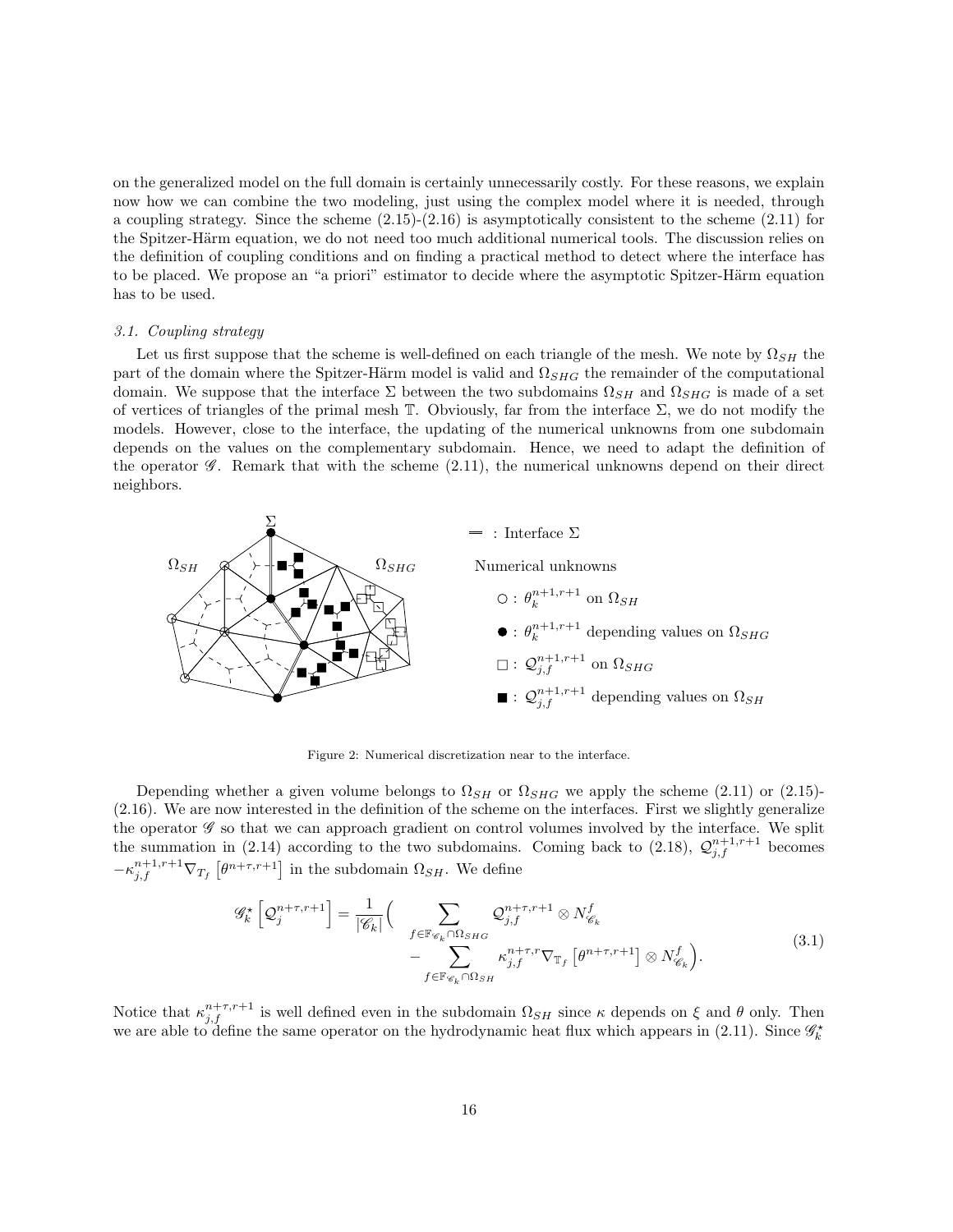is a linear operator, we have

$$
\mathcal{G}_{k}^{\star} \left[ Q^{n+\tau,r+1} \right] = \frac{1}{|\mathscr{C}_{k}|} \Big( \sum_{\substack{f \in \mathbb{F}_{\mathscr{C}_{k}} \cap \Omega_{SHG} \\ f \in \mathbb{F}_{\mathscr{C}_{k}} \cap \Omega_{SH}}} \sum_{j=1}^{g} \omega_{j} \mathcal{Q}_{j,f}^{n+\tau,r+1} \otimes N_{\mathscr{C}_{k}}^{f} - \sum_{f \in \mathbb{F}_{\mathscr{C}_{k}} \cap \Omega_{SH}} \omega_{j} \mathcal{Q}_{j,f}^{n+\tau,r+1} \otimes N_{\mathscr{C}_{k}}^{f} \Big). \tag{3.2}
$$

The coupled scheme summarizes as follows

$$
\begin{cases}\n\theta_k^{n+\tau,r+1} + \frac{2\tau h_t}{3\rho_k} \text{Tr}\left(\mathcal{G}^{\star}\left[Q^{n+\tau,r+1}\right]\right) = \theta_k^n + \tau h_t S_k^{n,n+1}, & \text{for any } k \in \Omega_{SH}, \\
\mathcal{Q}_{j,f}^{n+\tau,r+1} - \varepsilon^2 \tilde{\mu}_{j,f}^{n+\tau,r} \nabla_{T_f} \left[\nu_j^{n+\tau,r} \text{Tr}\left(\mathcal{G}^{\star}\left[Q_j^{n+\tau,r+1}\right]\right)\right] \\
-\frac{2\tilde{\kappa}_{j,f}^{n+\tau,r} \tau h_t}{3} \nabla_{T_f} \left[\frac{1}{\rho} \text{Tr}\left(\mathcal{G}^{\star}\left[Q^{n+\tau,r+1}\right]\right)\right] - \varepsilon^2 \tilde{\mu}_{j,f}^{n+\tau,r} \eta_{j,f}^{n+\tau,r} \mathcal{E}_f^{n+\tau,r+1} \\
= \frac{\varepsilon^2 \tilde{\mu}_{j,f}^{n+\tau,r}}{\tau h_t} \mathcal{Q}_{j,f}^n - \tilde{\kappa}_{j,f}^{n+\tau,r} \nabla_{T_f} \left[\theta^n + \tau h_t S^{n,n+1}\right], & \text{for any } f \in \Omega_{SHG},\n\end{cases}
$$
\n(3.3)

and furthermore

$$
\theta_k^{n+\tau,r+1} = \theta_k^n + \tau h_t S_k^{n,n+1} - \frac{2\tau h_t}{3\rho_k} \operatorname{Tr} \left( \mathcal{G}^\star \left[ Q^{n+\tau,r+1} \right] \right), \qquad \text{for any } k \in \Omega_{SHG} \setminus \Sigma.
$$

Remark that the evaluation of the temperature on  $\Omega_{SHG} \setminus \Sigma$  can be performed explicitly having at hand the quantities determined by solving the system (3.3). Reproducing the proof of Proposition 2.1. we justify the energy balance.

**Proposition 3.1.** The solution of the scheme  $(3.3)$  satisfies the following discrete analog of  $(1.7)$ 

$$
\sum_{k\in\mathbb{V}}3|\mathscr{C}_k|\rho_k\theta_k^{n+1}=\sum_{k\in\mathbb{V}}3|\mathscr{C}_k|\rho_k\theta_k^{n}+h_t\sum_{k\in\mathbb{V}}3|\mathscr{C}_k|\rho_kS_k^{n,n+1}.
$$

### 3.2. "A priori" estimator

We wish now to discuss a relevant definition of the interface  $\Sigma$ . A rough method simply consists in splitting the domain once for all at the beginning of the simulation according to the knowledge of experimental data. The subdomain  $\Omega_{SH}$  corresponds to a region where the perturbation are expected to remain small, with small variation of the temperature  $\theta$ : the asymptotic Spitzer-Härm model is likely accurate enough. However, this method does not adapt to numerical results and leads to make use of a subdomain  $\Omega_{SHG}$  larger than needed. A more refined method defines dynamically the subdomains by using a local estimate of the variation of the heat flux. The subdomains can be defined at each iteration or after a fixed number of time iterations, in order to keep a number of numerical unknowns as small as possible in the scheme  $(2.15)-(2.16)$ .

Let us denote  $\Omega_{SH}^{n,r}$  and  $\Omega_{SHG}^{n,r}$  the subdomains at iteration  $(n,r)$ . We know the solution  $\theta^{n+\tau,r}$  on the subdomain  $\Omega_{SH}^{n+1,r}$  and  $\mathcal{Q}_{j,f}^{n+\tau,r}$  on the subdomain  $\Omega_{SHG}^{n+1,r}$ . We now construct an "a priori" estimator  $E_T^{n+1,r+1}$  which will be used to update the new subdomain  $\Omega_{SH}^{n+1,r+1}$  and  $\Omega_{SHG}^{n+1,r+1}$ . Note that since the subdomains change from one iteration to another, we shall need to define the value of  $\mathcal{Q}_{j,f}^{n,r}$  in the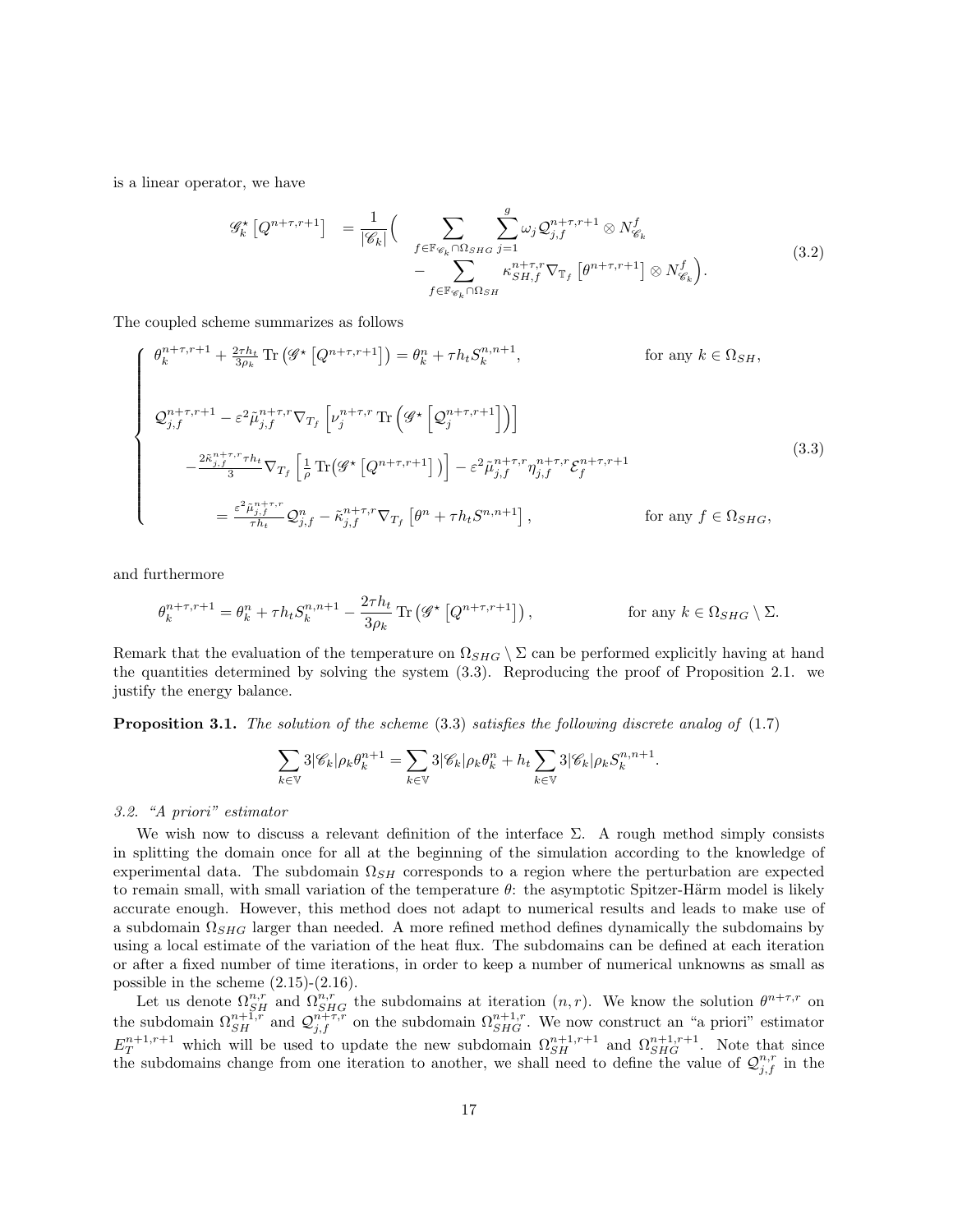subdomain  $\Omega_{SH}^{n+1,r} \cap \Omega_{SHG}^{n+1,r+1}$ . We start by expanding the definition of the generalized heat flux to the subdomain  $\Omega_{SH}^{n+1,r}$  by equating it to the asymptotic value of  $\mathcal{Q}_{j,f}^{n+\tau,r}$  as  $\varepsilon$  goes to 0. Using (2.18), we write

$$
\mathcal{Q}_{j,f}^{n+\tau,r} = -\kappa_{j,f}^{n+1,r-1} \nabla_{T_f} \left[ \theta^{n+\tau,r} \right], \qquad \text{for any } f \in \Omega_{SH}. \tag{3.4}
$$

Obviously the perturbation of the field vanishes on  $\Omega_{SH}^{n+1,r}$ . Since  $\varepsilon$  is not vanishing, the generalized heat flux  $\mathcal{Q}_{j,f}^{n+\tau,r}$  on  $\Omega_{SH}^{n+1,r}$  is not solution of (2.15). Then we compare in any triangle, the solution of the two schemes. Using (2.15), we are able to compare the solution of (2.15) to its asymptotic value given by  $(3.4)$ , it yields

$$
\left| \mathcal{Q}_{j,f}^{n+\tau,r+1} + \kappa_{j,f}^{n+\tau,r} \nabla_T \left[ \theta^{n+\tau,r+1} \right] \right|
$$
\n
$$
= \varepsilon^2 \tilde{\mu}_{j,f}^{n+\tau,r+1} \left| \frac{\mathcal{Q}_{j,f}^n + \kappa_{j,f}^{n+\tau,r} \nabla_T \left[ \theta^{n+\tau,r+1} \right]}{\tau h_t} + \nabla_T \left[ \nu_j^{n+\tau,r} \operatorname{Tr} \left( \mathcal{G} \left[ \mathcal{Q}_j^{n+\tau,r+1} \right] \right) \right] + \eta_{j,f}^{n+\tau,r} \mathcal{E}_f^{n+\tau,r+1} \right|, \tag{3.5}
$$

where we used the definition  $(2.6)$  of coefficients to compare the diffusion coefficients of the two models, i.e.  $\kappa_{j,f}^{n+1,r} - \tilde{\kappa}_{j,f}^{n+1,r} = \frac{\varepsilon^2 \tilde{\mu}_{j,f}^{n+1,r} \kappa_{j,f}^{n+1,r}}{\tau h_t}$ . Eventually, we define the following estimator function,  $E_T^{n+1,r+1}$ , stepwise constant on any triangle of the whole domain  $\Omega$ ,

$$
E_T^{n+1,r+1} = \varepsilon^2 \max_{\substack{f \in T \\ j \in [1,g]}} \tilde{\mu}_{j,f}^{n+\tau,r+1} \left| \frac{\mathcal{Q}_{j,f}^n + \kappa_{j,f}^{n+\tau,r} \nabla_T \left[ \theta^{n+\tau,r+1} \right]}{\tau h_t} \right|
$$
  
+  $\nabla_T \left[ \nu_j^{n+\tau,r} \operatorname{Tr} \left( \mathcal{G} \left[ \mathcal{Q}_j^{n+\tau,r+1} \right] \right) \right] + \eta_{j,f}^{n+\tau,r} \mathcal{E}_f^{n+\tau,r+1} \left| . \right. \tag{3.6}$ 

Since the generalized heat flux  $\mathcal{Q}_{j,f}^{n+\tau,r}$  on  $\Omega_{SH}^{n+1,r}$  obtained by using formulae (3.4) is not solution of the scheme (2.15), the equality (3.5) does not hold in the subdomain  $\Omega_{SH}^{n+1,r}$ . The estimator function vanishes on a triangle iff the solution of the scheme (2.15) estimated in the whole domain corresponds to the solution of the scheme (2.11).

However, we cannot use directly this definition because it depends on the unknown at iteration  $(n + \tau, r + 1)$ , which has not yet be estimated. However, according to [3, Theorem 5.1], the solution can be expected to have some regularity. Thus, the estimator at the previous iteration  $E^{n+1,r}$  is an effective approximation to define the subdomains. Eventually we fix a threshold  $0 < \delta \ll 1$ , and for any  $T\in\mathbb{T}$  we set

$$
T \in \begin{array}{l} \left\{ \begin{array}{l} \Omega_{SH}^{n+1,r+1}, \\ \Omega_{SHG}^{n+1,r+1}, \end{array} \right. \qquad \text{if } E^{n+1,r} \leq \delta, \\ \Omega_{SHG}^{n+1,r+1}, \end{array} \end{array}
$$

This method will be further discussed in Section 4.3.

### 4. Numerical Results

In this section, first we check numerically the stability and consistency properties of the scheme (2.15)- (2.16). Then we perform simulations illustrating some kinetic effects not taken into account by the Spitzer-Härm equation. For all the simulations, the linear systems are inverted using the MUMPS library [31].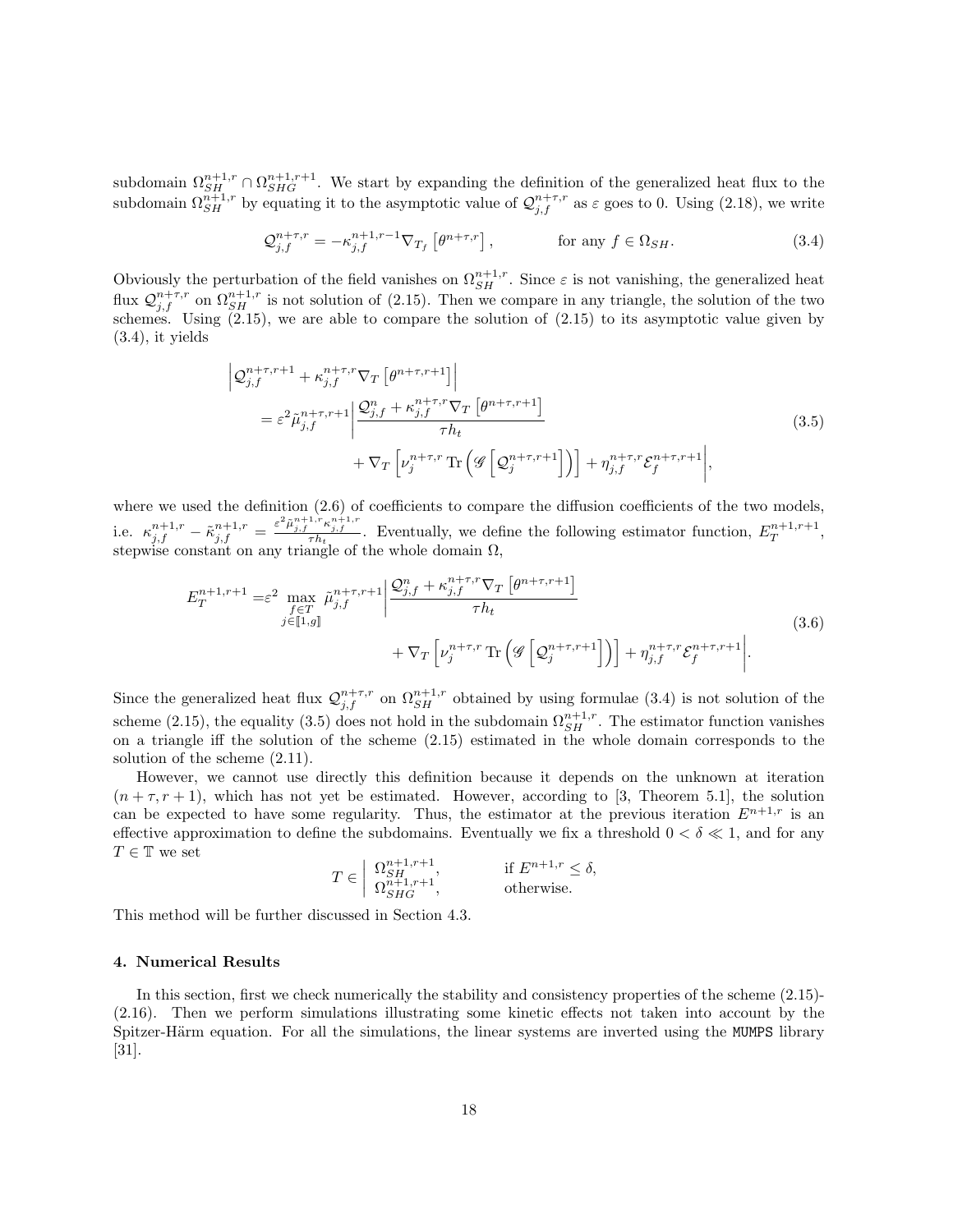

Figure 3: Examples of mesh used to estimate the consistence. In the first line, structured meshes obtained with iterative process, Struc n is the union of four Struc  $n-1$  scaled by  $1/2$ . In the second line, unstructured meshes obtained by Delaunay triangulation using the mesh generator Triangle.

# 4.1. Validation of the Scheme

### 4.1.1. Consistency

In order to validate the scheme and to investigate its consistency properties we start with a simple situation where all coefficients are constants. Precisely, we set

$$
\rho = \mu = \nu = \eta = 1,
$$
\n $\kappa(\xi) = \frac{\xi^4 (\xi - 4)}{24},$ \n $\kappa_{SH} = \int_{\mathbb{R}_+} \kappa \, d\xi = 1.$ 

As time goes to  $\infty$ , we can expect that the solution of (1.3) tends to an asymptotic profile determined by the following system

$$
\begin{cases}\n\int_{\Omega} \theta^{\infty} \,dX = \int_{\Omega} \theta^0 \,dX + \int_0^{\infty} \int_{\Omega} S \,dX \,dt, \\
\frac{2}{3\rho} \nabla_X \cdot Q^{\infty} = S, \\
Q^{\infty} - \varepsilon^2 \mu \nabla_X (\nu \nabla_X \cdot Q^{\infty}) = -\kappa_{SH} \nabla_X \theta^{\infty}, \\
\mathcal{E}^{\infty} = 0.\n\end{cases} \tag{4.1}
$$

The computational domain is the square  $\Omega = [0,1]^2$  and the initial condition is  $\theta^0(X) = 100$  and  $\mathcal{Q}^0_j(X) = 0$ 0. We work with the following source term

$$
S(x_1, x_2) = \frac{4 (2\pi)^2 \kappa_{SH}}{3\rho} \cos(2\pi x_1) \cos(2\pi x_2).
$$
 (4.2)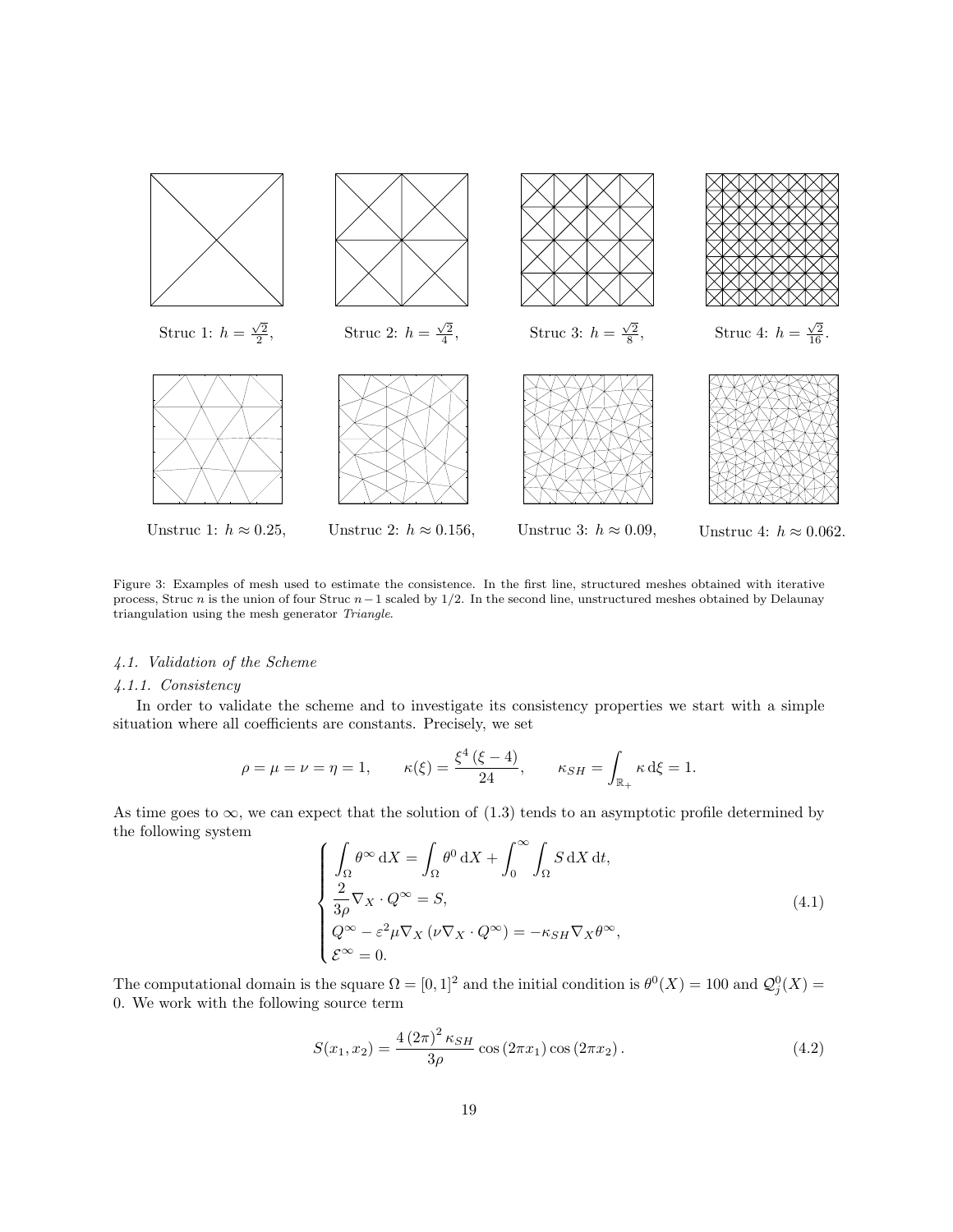

Figure 4: Errors in the  $L^2$  norm and in the  $H_0^1$  norm between the numerical and the analytical results.

We can easily check that the corresponding solution of (4.1) is given by

$$
\theta^{\infty}(x_1, x_2) = \int_{\Omega} \theta^0 dX + \left(1 + 2\varepsilon^2 (2\pi)^2 \mu\nu\right) \cos(2\pi x_1) \cos(2\pi x_2).
$$

We perform two sets of simulations, in a stuctured grid presented in the first line of Figure 3, and in a unstructured grid shown for some value of h, the size of the smallest edge of the mesh. We denote  $\theta_h^{\infty}$ the solution produced by the scheme  $(2.15)-(2.16)$  with a mesh characterized by h. We estimate the error  $\theta^{\infty} - \theta_h^{\infty}$  with both the  $L^2(\mathbb{T})$  norm and the  $H_0^1(\mathbb{T})$  norm, the discrete norms being defined by

$$
|\theta_h^n - \theta^\infty|_{L^2(\mathbb{T})} = \left(\sum_{\mathscr{C}_k \in \mathbb{C}} |\mathscr{C}_k| |\theta_k^n - \theta^\infty(X_k)|^2\right)^{1/2}, \qquad |\theta_h^n - \theta^\infty|_{H_0^1(\mathbb{T})} = \left(\sum_{T \in \mathbb{T}} |T| |\nabla_T[\theta^n - \theta^\infty]|^2\right)^{1/2}.
$$
\n(4.3)

The simulations are performed using  $g = 2$  points in the energy discretization with  $\alpha = 3$ . The time step is set to 1and we use  $\tau = 1$  (fully implicit scheme) while  $\varepsilon$  is set to 10<sup>-1</sup>. Figure 4 shows that the numerical scheme (2.15)-(2.16) reaches second order accuracy for the  $L^2(\mathbb{T})$  norm and first order for the  $H_0^1(\mathbb{T})$  norm. Further tests show that this conclusion remains unaffected by making  $\varepsilon$  vary.

### 4.1.2. Influence of the Energy Discretization

We now wish to investigate on numerical grounds the influence of the energy discretization, embodied into the fitting parameters  $\alpha$  and g. We specify how the coefficients  $\mu$ ,  $\nu$ ,  $\eta$ ,  $\kappa$  depend on the energy variable  $\xi$  as follows

$$
\mu = \frac{2^{3/2} \tau_1}{\rho} \xi^{3/2} \theta^{3/2}, \qquad \nu = \frac{2\tau_0}{3} \xi \theta
$$
\n
$$
\kappa = \frac{16\tau_1}{3\sqrt{\pi}} \xi^4 (\xi - 4) e^{-\xi} \theta^{5/2}, \quad \eta = \frac{4\rho}{3\sqrt{\pi}} \xi^{5/2} e^{-\xi} \theta,
$$
\n(4.4)

where we set  $\tau_0 = 200$  and  $\tau_1 = 1$ . These parameters can be interpreted as relaxation time respectively in the isotropic and anisotropic direction. Such expressions can be derived from the kinetic modeling dealing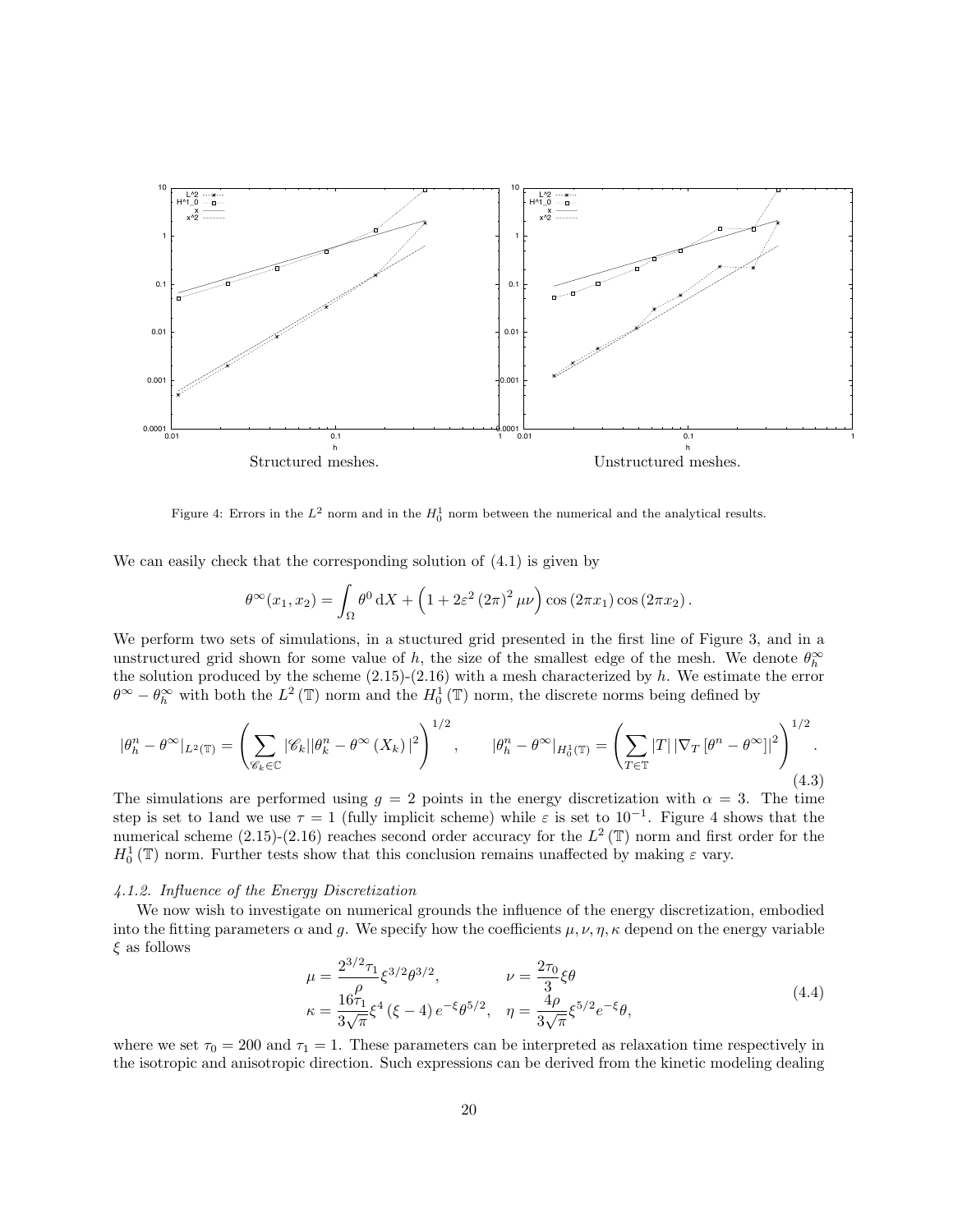

Figure 5: Numerical results for several value of  $(\alpha, g)$ . The left tabular is the  $L^{\infty}$  norm of the solution. The right figure is the temperature profile on the hyperplan  $x_2 = 0.5$ .

with a BGK-like collision operator, see [3]. To treat the non-linear coefficients we proceed by using the iterative procedure (2.5) until a numerical tolerance is reached; for the numerical tests the threshold is set to 10<sup>−</sup><sup>10</sup> and we do not need more than 6 iterations.

The density  $\rho$  is still assumed to be constant  $(\rho(X) = 1)$ . The initial condition and the source term we are using are still defined by  $(4.2)$ . Again we work with the structured mesh presented in Figure 3; the space step is  $h = \frac{\sqrt{2}}{64}$ , the time step is  $h_t = 10^{-5}$  and the scheme is used in the fully implicit version  $\tau = 1$ . Finally we set  $\varepsilon = 10^{-2}$ .

Figure 5 shows the numerical results on the hyperplane  $x_2 = 0.5$  for several values of g, the number of points in the energy discretization, and several value of  $\alpha$ . The figure shows that the solution could be very bad when the number of points and the weight mismatch. For instance the results with  $(\alpha, q) = (0, 2)$ are unphysical and it is worth pointing out that these parameters are violating hypothesis of [3, theorem 5.1] during the iteration process: we have at some moment  $\kappa_{1,f}^{n,r} + \kappa_{2,f}^{n,r} < 0$ . We also observe that the amplitude of the solution is slightly modified by the weight of the Laguerre quadrature method. The amplitude is an appropriate indicator of the impact of the non-local model. Defining the  $L^{\infty}$  norm of the solution by

$$
|\theta_h^n|_{L^\infty(\mathbb{T})}=\max_{\mathscr{C}_k\in\mathbb{C}}\theta_k^n,
$$

results are displayed at the last line of Figure 5. The convergence rate and the appropriate weight are not clearly identifiable. Thorough investigations with a larger number of points in the energy discretization are needed. However such simulations are quite expensive both in terms of CPU time and memory storage requirements. In particular, the stencil of the linear systems and thus the CPU time of the simulation increase with the number of points in the energy discretization, while they do not depend on the weight of the Laguerre polynomials. The first line in Figure 5 gives the number of punknowns of the linear system to be inverted. Obviously it is proportional to  $g+1$  (generalized heat fluxes + field perturbation). The second line is the mean stencil, that is the ratio between the number of non-zero element of the linear system by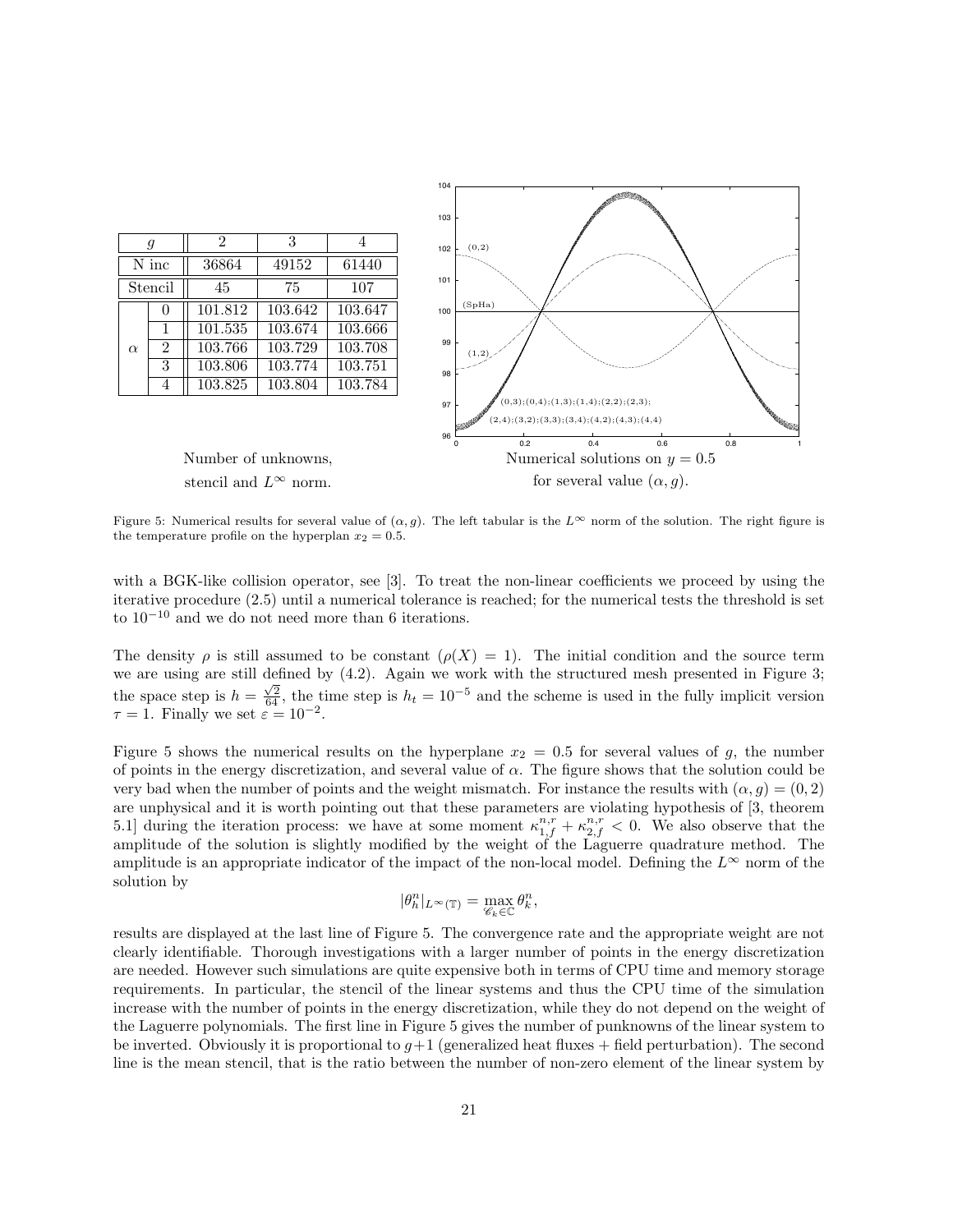the number of lines. This result shows that the stencil increases proportionally to the number of points in the energy discretization. Then it becomes prohibitive to use a large number of quadrature points. Anyway, it seems appropriate to use parameter  $\alpha$  which exactly estimates the asymptotic Spitzer-Härm regime with just 2 points, i.e  $\alpha \in \{2,3,4\}$ , while the parameter of delocalization  $\varepsilon$  is not too large.

# 4.2. Relaxation Profile and Kinetic Effect



Figure 6: Temperature isoline (from 1.491 to 1.509 every  $2 \times 10^{-3}$ ) with (2.11) (first line) and for several value of  $\varepsilon$  with  $(2.15)-(2.16)$  at some time iterations.

The following test case is closer to the simulation of plasma in practical situations. Indeed it has been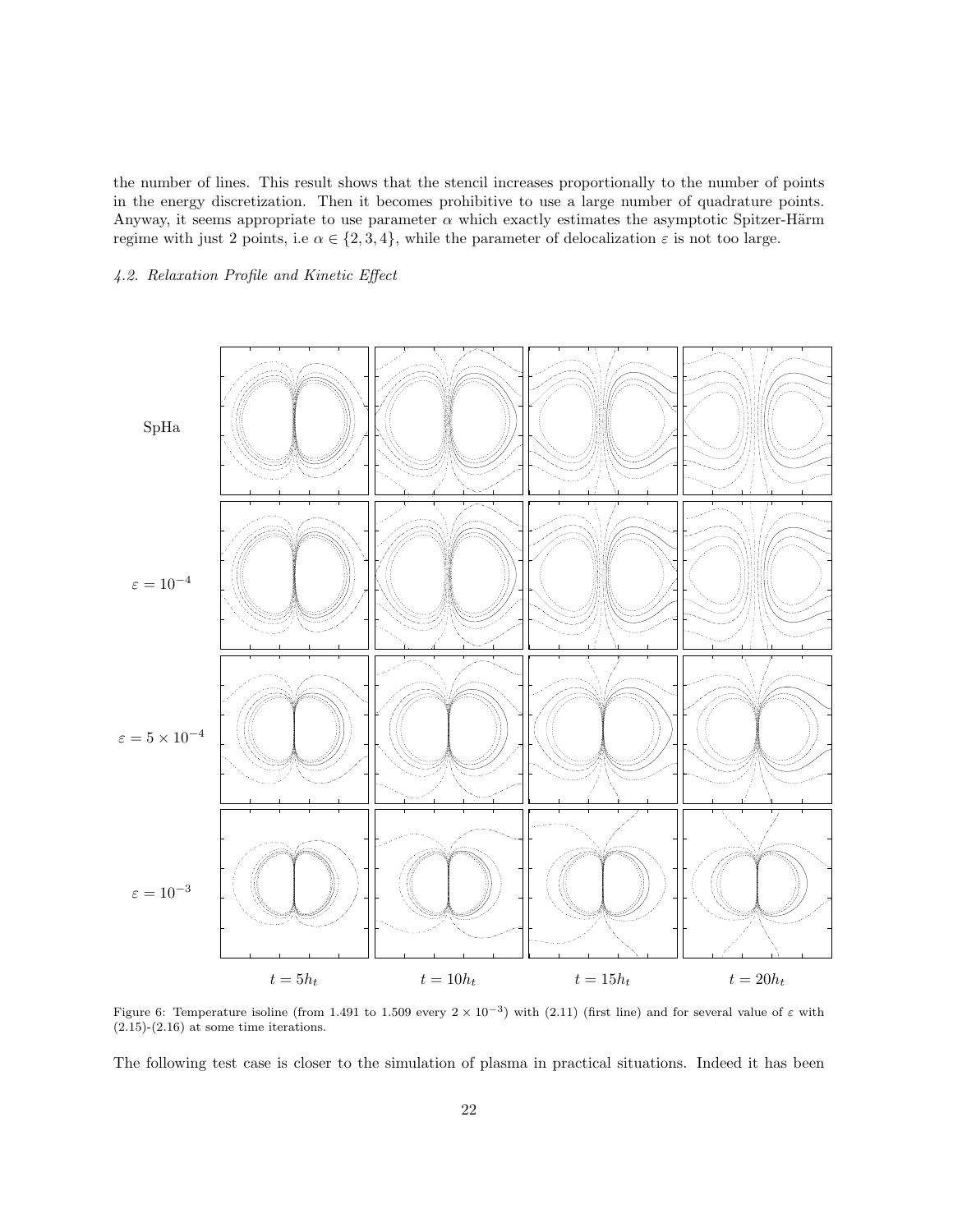reported that the Spitzer-Härm model  $(1.2)$  is marginally valid for ICF plasmas [9]. As said above this remark has motivated the development of richer reduced models that include some delocalization effects. The relevancy of such models is evaluated by their ability in reproducing "antidiffusive effects" which are typical of the kinetic simulation: in some circumstances, the inner product between the heat flux and the temperature gradient is not necessarily negative, a feature that cannot be captured by the Spitzer-Härm equation (1.2) because  $Q_{SH} \cdot \nabla_X \theta_{SH} = -\kappa_{SH} |\nabla_X \theta_{SH}|^2$  is always negative.

Hence, we consider data that produce a strong gradient initially, like

$$
\theta^{0}(x_1, x_2) = \frac{3 + 7\cos(\pi x_1)e^{-100|X - X_c|^2}}{2}, \qquad \mathcal{Q}_{j}^{0}(X) = 0,
$$

where  $X_c$  is the centroid of the computational domain. Like in the previous section, the parameters are set as follows:  $\tau_0 = 200$ ,  $\tau_1 = 1$ ,  $\rho(X) = 1$ ,  $h_t = 10^{-5}$ ,  $\tau = 1$ ,  $(\alpha, g) = (2, 2)$  and we use a structured mesh with as follows.  $y_0 = 200$ ,  $y_1 = 1$ ,  $p_1x_1 = 1$ ,  $n_t = 10$ ,  $y_1 = 1$ ,  $\left(\alpha, g\right) = \left(2, 2\right)$  and we discuss a structured from which a space step  $h = \frac{\sqrt{2}}{1024}$ . The tolerance for the iterative process is set to  $10^{-10}$ . are qualitatively interesting, but they should be considered with caution because on the one hand the nonlinear definition of the coefficients highly depends on the physical context and they can influence the shape of the solution, and on the other hand the initialization of the heat flux we have chosen is unphysical; definitely finding relevant initial values for the  $\mathcal{Q}_j$  is a difficulty when using this kind of hydrodynamic models.

Figure 6 shows the temperature contour lines for several values of  $\varepsilon$ . As  $\varepsilon$  goes to 0, the solution of (2.15)-(2.16) (first line in Figure 6) goes to the solution of (2.11) (second and fourth lines of Figure 6). For  $\varepsilon$  as small as  $10^{-4}$ , the numerical discrepancies between the two solutions are not significant. In addition, we clearly identify that the spreading of temperature with the non local model (1.3) is reduced significantly as  $\varepsilon$  increases. This effect is more important in areas with large temperature gradients. Simulation with  $\varepsilon = 5 \times 10^{-4}$  in Figure 6 illustrates this remark. When temperature gradients are smaller, the solution looks like the solution of the classical Spitzer-Härm model, yet the large gradient area  $(X = .5)$  is preserved. We observe that the number of iterations needed to obtain the tolerance in the iterative procedure depends on the value of the scaling parameter  $\varepsilon$ . For  $\varepsilon = 0$ , the maximum number of iterations increases to 11, exactly as for the Spitzer-Härm scheme  $(2.11)$  with the same iterative method to treat non linearities. As  $\varepsilon$  increases, the maximum number of iterations decreases (7 steps for  $\varepsilon = 10^{-3}$ ). According to the intuition, more iterations are needed during the few first time steps of the simulation. In fact, the number of iterations decreases during the simulation because the evolution of the temperature becomes slower. For the last time steps and whatever the value of  $\varepsilon$  we use, the iterative procedure needs 3 iterations, which is the least number of steps imposed by the construction: the first iteration does not consider non-linearity of coefficients, and the last iteration does not modify significantly the result but is needed to perform the convergence test.

In [2, 3], simulations in one dimension have shown that (1.3) can reproduce "antidiffusive effects". Here, a difficulty comes from the fact that the numerical scheme  $(2.15)-(2.16)$  does not estimate the heat flux but rather its projection to the normal direction to the faces of the control volume (see Remark 2.1: the numerical unknown for the fluxes is actually  $\mathcal{Q}_{j,f}^{n,r} \cdot N_{\mathscr{C}}^f$  $\mathscr{C}_k$ ). Hence the definition of the inner product between the heat flux and temperature gradient at the discrete level is ambiguous. Therefore, we consider the following quantity, evaluated on the faces of the dual mesh

$$
\langle Q_f; \nabla_{T_f} \theta \rangle = \left( \sum_{j=1}^g \omega_j Q_{j,f}^n \cdot N_{\mathscr{C}_k}^f \right) \left( \nabla_{T_f} \theta^n \cdot N_{\mathscr{C}_k}^f \right). \tag{4.5}
$$

For the Spizer-Härm equation this quantity becomes, see (2.12),  $Q_{SH,f}^{n} \cdot N_{\mathscr{C}}^{f}$  $\mathcal{C}^f_{\mathscr{C}_k}\!\times\!\nabla_t\theta_{SH}^n\!\cdot\! N^f_{\mathscr{C}_k}$  $\epsilon_{\mathscr{C}_k}^f = -\kappa_{SH}\left(\nabla_t\theta_{SH}^n\cdot N_{\mathscr{C}_k}^f\right)$  $\begin{pmatrix} f \\ \mathscr{C}_k \end{pmatrix}^2$ .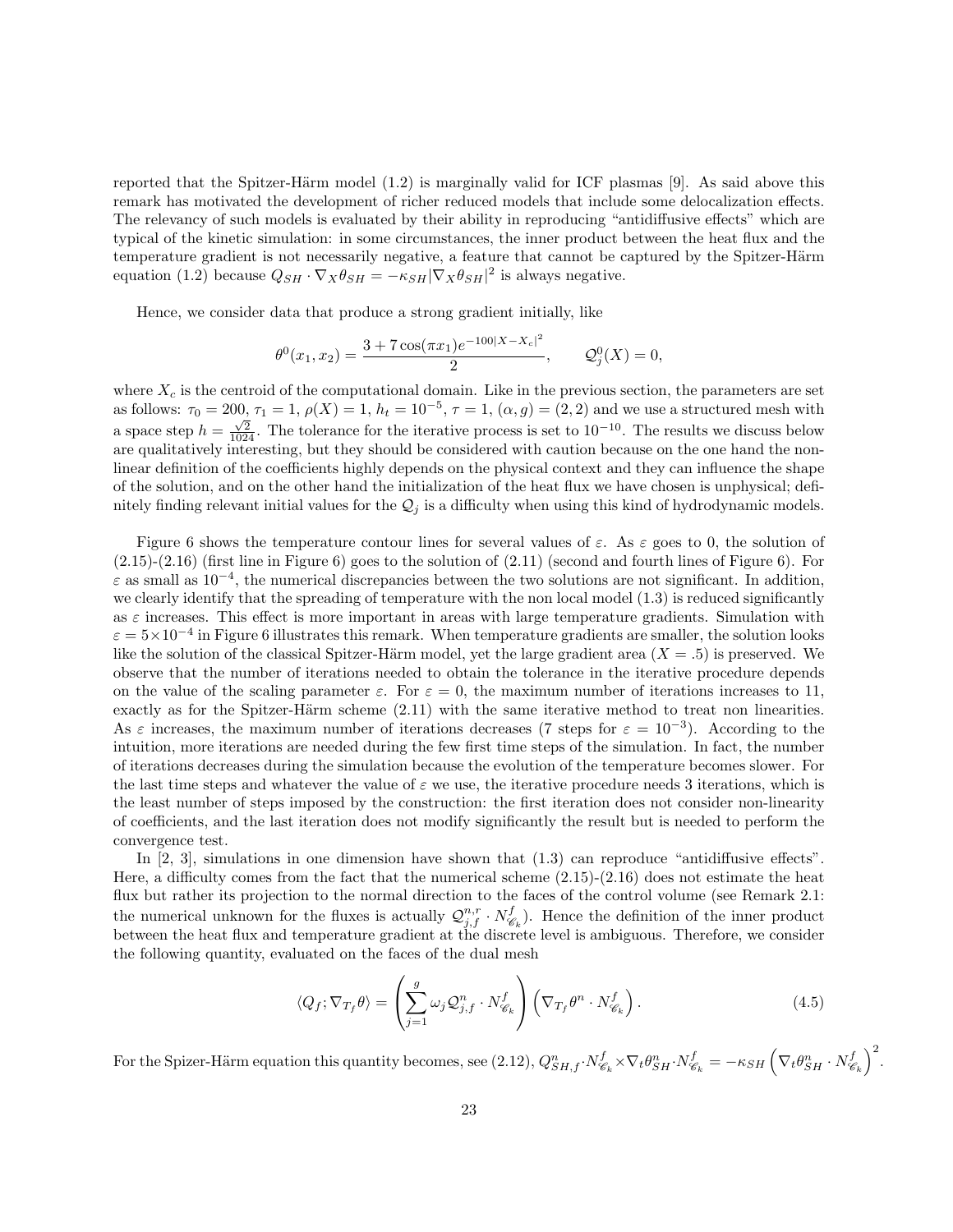

Figure 7: Product  $\langle Q_f, \nabla_t \theta \rangle$  defined by (4.5) with (2.11) (first figure) and with (2.15)-(2.16) for several value of  $\varepsilon$  (second and fourth figure) zoomed on the central area at  $t = 5h_t$ . Dotted lines are faces with  $\langle Q_f, \nabla_t \theta \rangle \leq 0$  and full lines are faces with  $\langle Q_f ; \nabla_t \theta \rangle > 0$ .

Figure 7 shows that the product (4.5) can become positive when running (2.15)-(2.16) with  $\varepsilon > 0$ : on the faces marked with full lines in Figure 7 the heat flux goes in the opposite direction compared to the Spitzer-Härm flux. As expected these effects are very localized in regions of large temperature gradients. Nevertheless the impact of such effects in applications can be important because it generally occurs precisely where the main part of energy is deposited by the source (Laser Beam).

#### 4.3. Domain decomposition impact

Let us point out that using  $(1.3)$  in the whole domain could be needlessly expensive. In view of the numerical results it is likely relevant to adopt a domain decomposition approach, using the standard Spitzer-Härm equation  $(1.2)$  in the main domain and the more involved system  $(1.3)$  in regions where large temperature gradients are observed, as it is described in Section 3.2. We remind that, for most applications we are aware of, such regions are very localized.

To illustrate the accuracy of the coupling strategy, we now perform a test case with a very localized source term. More precisely we set

$$
S(x_1, x_2) = 10^7 \cos(\pi x_1) e^{-1000|X - X_c|^2}
$$

where  $X_c$  is the centroid of the computational domain. Note that the average of the source term over the whole domain vanishes. Then we estimate the solution provided by the schemes at equilibrium. The parameters are set as follows:  $\tau_0 = 200$ ,  $\tau_1 = 1$ ,  $\rho(X) = 1$ ,  $\tau = 1$ ,  $(\alpha, g) = (2, 2)$  and we use a structured mesh with a space step  $h = \frac{\sqrt{2}}{512}$ .

Figure 8 shows the solution of the simulation with the models  $(1.2)$  (scheme  $(2.11)$ , left figure) and (1.3) (scheme (2.15)-(2.16), right figure), respectively. The diffusion of the temperature is less important for the generalized Spitzer-Härm model and the temperature remains larger in the region of the source term. Figure 9 shows the accuracy of the coupling strategy. On the left part of the figure, we plot the error in the  $L_2$ -norm and  $H_0^1$ -norm between the solutions obtained with the coupled scheme (3.3) and the solution obtained with the non-local model (2.15)-(2.16) used everywhere in the domain, for several values of the threshold parameter  $\delta$ . For a small enough value of  $\delta$  ( $\langle 10^{-4} \rangle$ , the coupling strategy leads exactly to the same result than the scheme  $(2.15)-(2.16)$ . This has to be compared with the right part of the figure where we plot informations about the linear systems like the number of unknowns and the stencil of the coupling resolution for several values of the threshold parameter  $\delta$ . Remark that for small values of  $\delta$  (< 10<sup>-4</sup>), the linear system is the same than the one of the scheme (2.15)-(2.16), and for large values of  $\delta$  ( $\geq 10^4$ ), it is the same than the one of the scheme (2.11).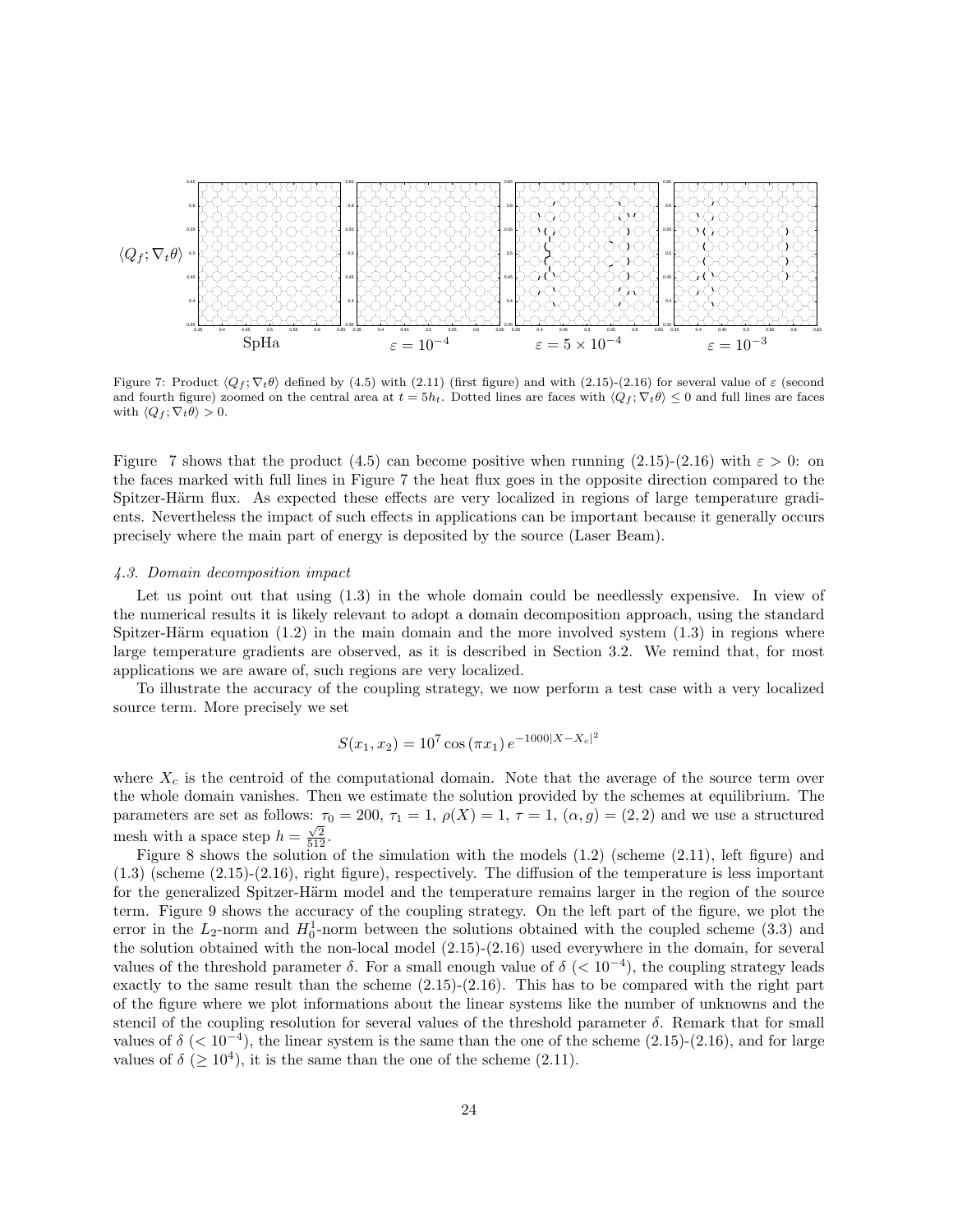

Figure 8: Isoline of the numerical solutions for the two different models (1.2) (scheme (2.11), left) and (1.3) (scheme (2.15)- (2.16), right) from 9.992 to 10.008 every 0.002.



Errors in the  $L^2$  norm and in the  $H_0^1$  norm.

of the linear system of the scheme (3.3).

Figure 9: Comparison between the numerical results of the coupling strategy (3.3) and the scheme (2.15)-(2.16) in the whole domain.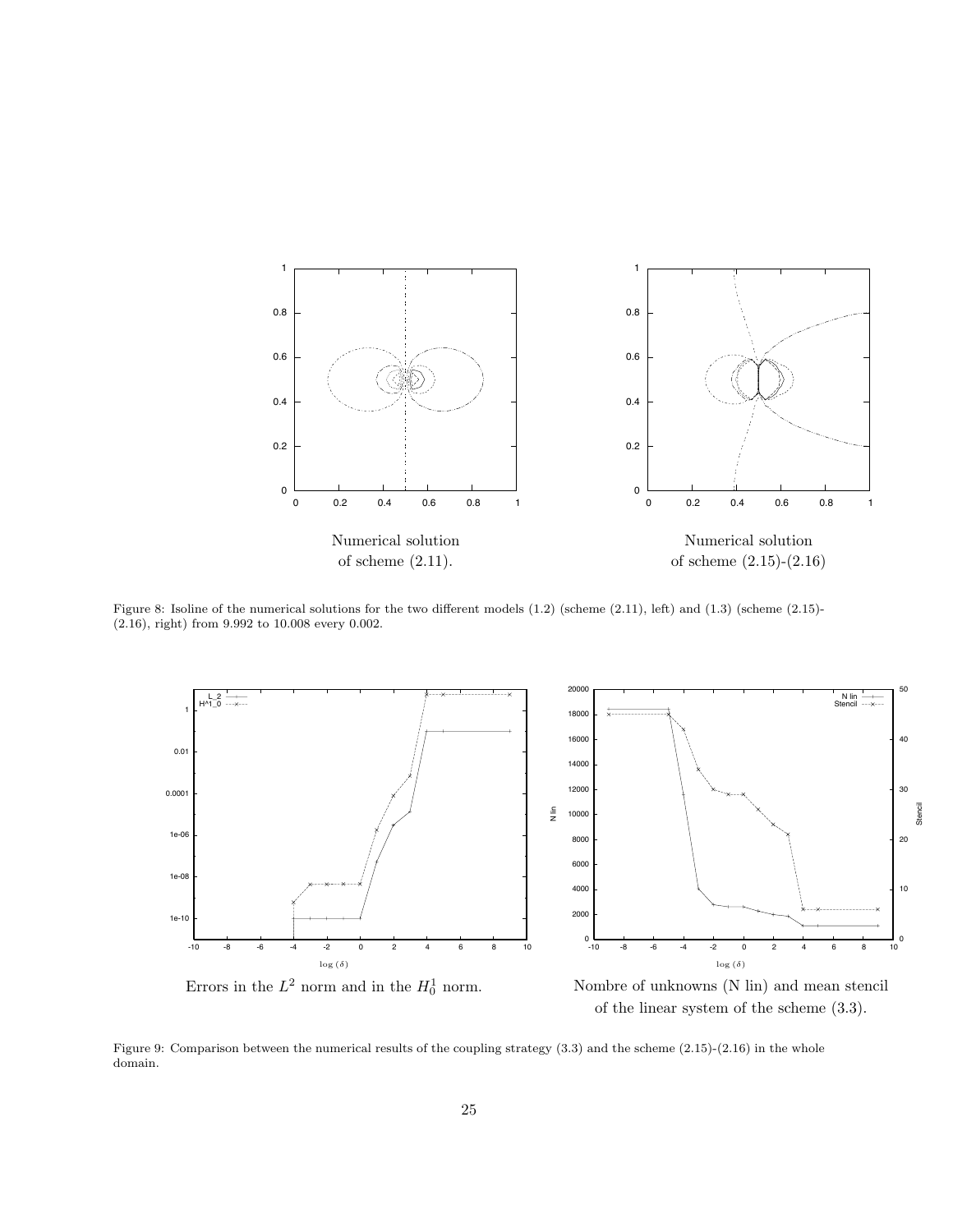In the intermediate range  $10^{-2} < \delta < 1$ , the coupling strategy leads to results quite close to the solution of (2.15)-(2.16) and the linear system is substantially smaller in number of unknowns and in stencil than when using (2.15)-(2.16). In addition, the linear system can be organized block–wise, according to the sub-domain  $\Omega_{SH}$ , with symmetric blocks. This remark makes the use of parallelization strategies very appealing to solve the linear system. Eventually, note that for  $10^{-4} < \delta < 10^{-2}$ , the iterative process needed to estimate the non-linearity and the sub-domains converges with some difficulties. The number of iterations can grow up to several tens. It is due to the fact that the space variation of the estimator (define in (3.6)) is small in a large region where the value of the estimator is close to  $\delta$ . The iterative process needs more iterations to determine the sub-domain interface and the efficiency of the strategy is limited. Figure 10 shows the sub-domain interfaces for several values of the parameter  $\delta$ . For  $10^{-4} \le \delta \le 10^{-2}$ , the sub-domains are not symmetric according to the axes  $y = 0.5$ , as the solution needs to be. The subdomains interfaces oscillate from close contours. For larger values of  $\delta$ , these oscillations do not appear and the convergence of the iterative process is quite fast.

The example is quite specific. For real cases, it is difficult to predict how large is the domain in which heat transfer is indeed non local. It is likely that in ICF experiments the plasma evolves with non local features in a more dynamical way and in a larger region. However, this test shows that it is possible to couple the generalized model to the standard Spitzer-Härm equation, so that significant gain on the numerical cost can be obtained for a simulation made on a domain larger by several order of magnitude than the hohlraum.

### 5. Generalizations and Comments

### 5.1. Higher Dimensions and General Meshes

The scheme presented in Section 2.1.2 can be generalized to the three dimensions framework. In this context, the mesh is composed by tetrahedrons which replace the triangles used in two dimensions. The numerical unknowns corresponding to the temperature are still stored at the vertices of the mesh. The control volume of a given vertex k is the set of points in  $\mathbb{R}^3$  limited by an assembly of triangular facets, where each facet is formed by connecting edge midpoints, element centroids and face centroids in the primal mesh, in such a way that only the node k is contained within the dual mesh cell, see [32]. The generalized heat fluxes are thus stored at the centroids of the faces of the volume control (hence they are 12 values per tetrahedron instead of 3 per triangle in two dimensions). Since tetrahedrons have four vertices, we can build the  $\mathscr P$  operator as we did in two dimensions, it now defines a piecewise  $\mathbb P_1$  function depending on the three space coordinates. Remark that the Matrix operator  $\mathscr G$  is well defined in any dimension and for any bounded control volume. The scheme can be generalized as well to meshes made of elements more complex than triangles or tetrahedrons. Indeed the key issue relies on the construction of the  $\mathscr P$  operator on the elements which are determined by  $d+1$  vertices and faces. When the problem becomes overdetermined, well-documented approximation techniques can be used, e. g. least squares methods or projections, see [29, 30].

### 5.2. Uncoupling the Generalized Heat Fluxes

The system (2.5) is macroscopic, but it is made of  $(g + 1)$  coupled equations; the resolution could be expensive, especially in multi-dimensional frameworks, for cases where the heat fluxes are vectorial unknowns (see Remark 2.1). Indeed, in (2.15), the number of unknowns and the stencil of the linear system are proportional to the number of points used in the energy discretization, as it is illustrated in Figure 5. In this Section we present a decoupling strategy so that (2.15) is replaced by an iterative process, which relies on solving g uncoupled equations at each iteration. This decoupling strategy can be interpreted as a block-Jacobi method applied to the linear system (2.15), where the blocks are defined by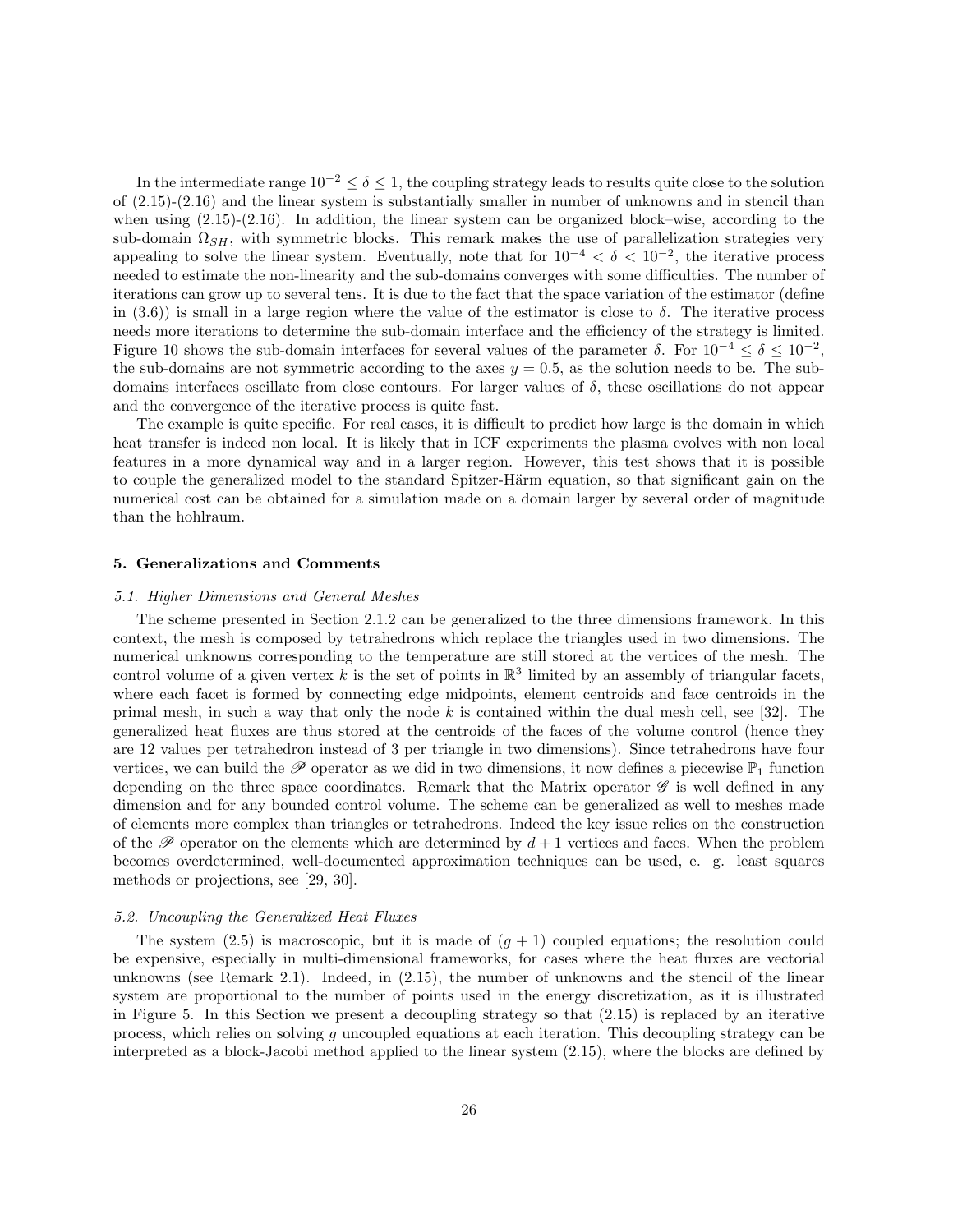the index of the energy variable. In this approach, the field needs to be estimated explicitly by means of the other unknowns. To this end we multiply the equations for the heat fluxes in  $(2.5)$  by  $\frac{\omega_j}{\xi_j}$  and we sum over  $j \in \{1,...,g\}.$  It yields

$$
\mathcal{E}^{n+\tau,r+1} = -\frac{\sum_{j=1}^{g} \left[ \frac{\omega_j \tilde{\mu}_j^{n+\tau,r}}{\xi_j} \left( \frac{\mathcal{Q}_j^n}{\tau h_t} + \nabla_X \left( \nu_j^{n+\tau,r} \nabla_X \cdot \left( \mathcal{Q}_j^{n+\tau,r+1} \right) \right) \right) \right]}{\sum_{j=1}^{g} \left[ \frac{\omega_j \tilde{\mu}_j^{n+\tau,r} \eta_j^{n+\tau,r}}{\xi_j} \right]}.
$$
(5.1)

Then we replace  $\mathcal{E}^{n,r+1}$  in the equation on the generalized heat fluxes in (2.5) by its expression given by  $(5.1)$ . At this step, we have written a coupled system of g (generalized heat fluxes) vectorial equations, without any approximation from (2.5). In particular, the scheme satisfies exactly the constraint (2.4). Next, we approximate the generalized heat fluxes at the quadrature point j,  $\mathcal{Q}_j^{n,r+1}$ , by  $\hat{\mathcal{Q}}_j^{n,r+1}$ , within all generalized heat fluxes at other quadrature points are estimating at the known iteration in the iterative process (2.5) (same iteration number as the one used to solve non-linearities).  $\hat{Q}_j^{n,r+1}$  are now defined using

$$
\hat{\mathcal{Q}}_{j}^{n+\tau,r+1} - \varepsilon^{2} \hat{\mu}_{j}^{n+\tau,r} \nabla_{X} \left( \nu_{j}^{n+\tau,r} \nabla_{X} \cdot \hat{\mathcal{Q}}_{j}^{n+\tau,r+1} \right) - \frac{2}{3} \tilde{\kappa}_{j}^{n+\tau,r} \tau h_{t} \nabla_{X} \left( \frac{1}{\rho} \nabla_{X} \cdot \omega_{j} \hat{\mathcal{Q}}_{j}^{n+\tau,r+1} \right) \n= \frac{\varepsilon^{2} \hat{\mu}_{j}^{n+\tau,r}}{\tau h_{t}} \hat{\mathcal{Q}}_{j}^{n} - \tilde{\kappa}_{j}^{n,r} \nabla_{X} \left( \hat{\theta}^{n} + \tau h_{t} S^{n,n+1} \right) + \frac{2}{3} \tilde{\kappa}_{j}^{n+\tau,r} \tau h_{t} \nabla_{X} \left( \frac{1}{\rho} \nabla_{X} \cdot \sum_{\substack{l=1 \ l \neq j}}^{g} \omega_{l} \hat{\mathcal{Q}}_{l}^{n+\tau,r} \right) \n- \frac{\varepsilon^{2} \tilde{\mu}_{j}^{n+\tau,r} \eta_{j}^{n+\tau,r}}{\sum_{l=1}^{g} \left[ \frac{\omega_{l} \tilde{\mu}_{l}^{n+\tau,r}}{\xi_{l}} \left( \frac{\tilde{\mathcal{Q}}_{l}^{n}}{\xi_{l}} + \nabla_{X} \left( \nu_{l}^{n+\tau,r} \nabla_{X} \cdot \left( \hat{\mathcal{Q}}_{l}^{n+\tau,r} \right) \right) \right) \right] \tag{5.2}
$$

where we have set

$$
\hat{\mu}^{n,r}_j = \left(1 - \frac{\frac{\omega_j \tilde{\mu}^{n,r}_j \eta^{n,r}_j}{\xi_j}}{\sum_{l=1}^g \left[\frac{\omega_l \tilde{\mu}^{n,r}_l \eta^{n,r}_l}{\xi_l}\right]}\right) \tilde{\mu}^{n,r}_j.
$$

The differential operators in (5.2) have the same structure than the differential operators in (2.5). Finally, we write the numerical scheme following the discretization introduced in (2.1.2). We write

$$
\hat{\mathcal{Q}}_{j,f}^{n+\tau,r+1} - \varepsilon^2 \hat{\mu}_{j,f}^{n+\tau,r} \nabla_{T_f} \left[ \frac{\nu_j^{n+\tau,r}}{|\mathcal{C}|} \sum_{f^* \in \mathbb{F}_{\mathcal{C}}} \hat{\mathcal{Q}}_{j,f^*}^{n+\tau,r+1} \cdot N_{\mathcal{C}_k}^{f^*} \right] - \frac{2}{3} \omega_j \tilde{\kappa}_{j,f}^{n+\tau,r} \tau h_t \nabla_{T_f} \left[ \frac{1}{\rho |\mathcal{C}|} \sum_{f^* \in \mathbb{F}_{\mathcal{C}}} \hat{\mathcal{Q}}_{j,f^*}^{n+\tau,r+1} \cdot N_{\mathcal{C}_k}^{f^*} \right]
$$
\n
$$
= \frac{\varepsilon^2 \hat{\mu}_{j,f}^{n+\tau,r}}{\tau h_t} \hat{\mathcal{Q}}_{j,f}^{n} - \tilde{\kappa}_{j,f}^{n+\tau,r} \nabla_{T_f} \left[ \hat{\theta}^n + \tau h_t S_k^{n,n+1} \right] + \frac{2}{3} \tilde{\kappa}_{j,f}^{n+\tau,r} \tau h_t \nabla_{T_f} \left[ \frac{1}{\rho |\mathcal{C}|} \sum_{f^* \in \mathbb{F}_{\mathcal{C}}} \sum_{l=1}^g \omega_l \hat{\mathcal{Q}}_{l,f^*}^{n+\tau,r} \cdot N_{\mathcal{C}_k}^{f^*} \right]
$$
\n
$$
- \frac{\varepsilon^2 \tilde{\mu}_{j,f}^{n+\tau,r} \eta_{j,f}^{n+\tau,r}}{\sum_{l=1}^g \left[ \frac{\omega_l \tilde{\mu}_{l,f}^{n+\tau,r}}{\xi_l} \right]} \sum_{l=1}^g \left[ \frac{\omega_l \tilde{\mu}_{l,f}^{n+\tau,r}}{\xi_l} \left( \frac{\hat{\mathcal{Q}}_l^n}{\tau h_t} + \nabla_{T_f} \left[ \frac{\nu_j^{n+\tau,r}}{|\mathcal{C}|} \sum_{f^* \in \mathbb{F}_{\mathcal{C}}} \hat{\mathcal{Q}}_{j,f^*}^{n+\tau,r} \cdot N_{\mathcal{C}_k}^{f^*} \right] \right) \right]
$$
\n
$$
\hat{\theta}_k^{n+\tau,r+1} = \hat{\theta}_k^n + \tau h_t S_k^{n,n+1
$$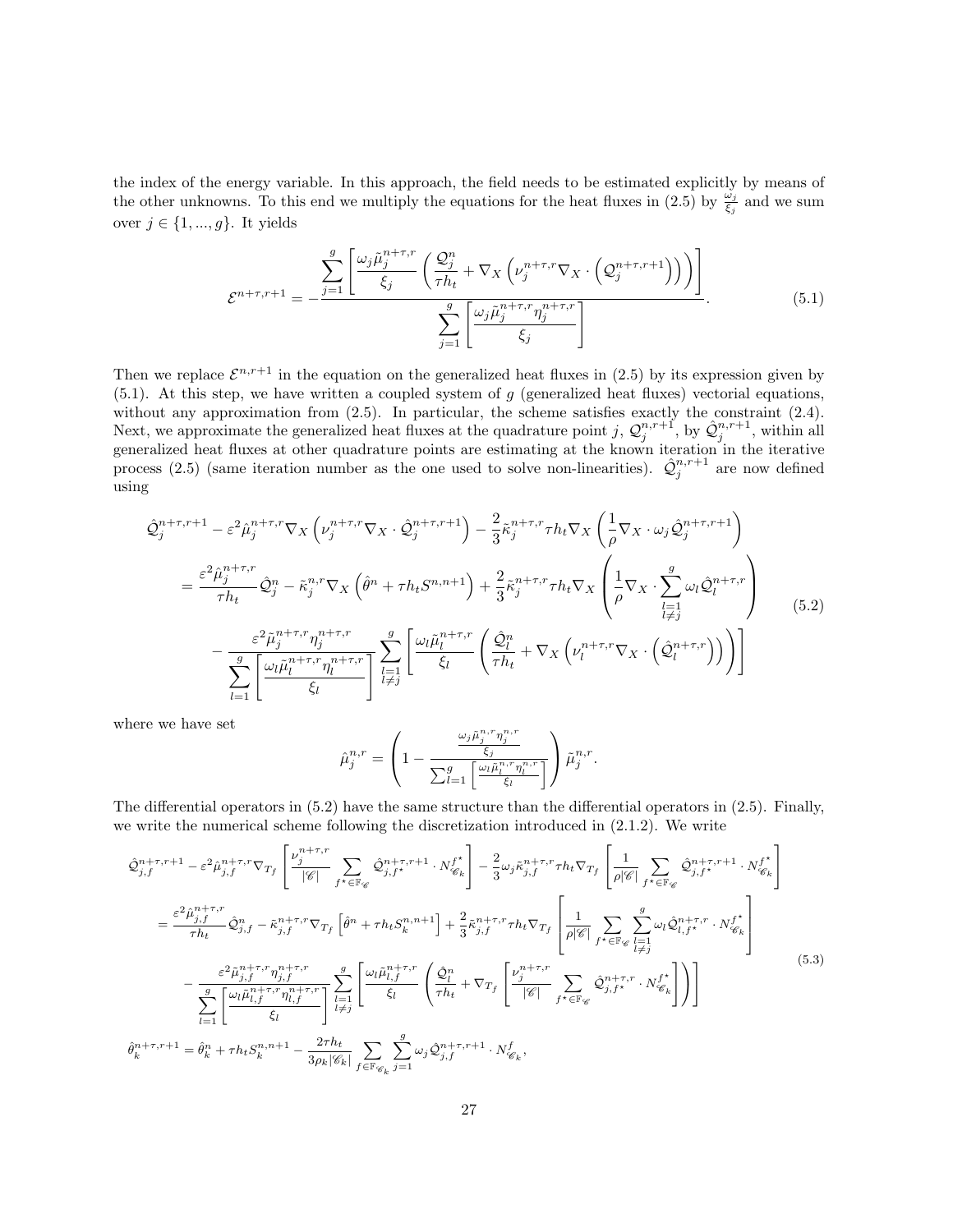with  $\hat{\theta}_k^n$  an approximation of  $\frac{1}{|\mathscr{C}_k|} \int_{\mathscr{C}_k} \hat{\theta}^n dX$ ,  $\hat{\mathcal{Q}}_{j,f}^{n+\tau,r}$  an approximation of  $\frac{1}{|f|} \int_f \hat{\mathcal{Q}}_j^{n+\tau,r} d\sigma$  and

$$
\hat{\mu}^{n,r}_{j,f} = \left(1 - \frac{\frac{\omega_j \tilde{\mu}^{n,r}_{j,f} \eta^{n,r}_{j,f}}{\xi_j}}{\sum_{l=1}^g \left[\frac{\omega_l \tilde{\mu}^{n,r}_{l,f} \eta^{n,r}_{l,f}}{\xi_l}\right]}\right) \tilde{\mu}^{n,r}_{j,f}.
$$

In summary, we replace (2.15) which requires, at each iteration of fixed point, to solve implicitly one system of  $q + 1$  unknowns (generalized heat fluxes plus field perturbation) at each face of the control volume by  $(5.3)$  where we have to solve implicitly g (approximated generalized heat fluxes  $(5.2)$ ) equations at each face of the control volume. In (5.3), the size and the stencil of the linear systems do not depend of the number of points in the energy discretization. In addition, since the computation of the heat fluxes (5.2) are totally independent, the method can be easily parallelized, the resolution using as many processors as the number of points in the energy discretization. Note that this strategy can be used in combination with the domain decomposition approach presented in 3.2, using at least one processor for the sub-domain  $\Omega_{SH}$  and as many processors as the number of the energy discretization for the sub-domain  $\Omega_{SHG}$ . However, the method has some drawbacks. In particular, now the constraint (2.4) is not exactly satisfied at each iteration, even though it holds at convergence of the iterative process.

#### Conclusion

This paper is concerned with non-local versions of heat transfer equations arising in plasma physics. The heat flux is obtained by solving a coupled system of parabolic-like equations, constrained by a condition of vanishing current. The model we investigate generalizes the Schurtz-Nicola¨ı system, which is quite popular in the ICF community. In this paper, we have introduced a Vertex-Based finite volume scheme for solving the generalized non-local Spitzer-Härm equations on multidimensional unstructured grids. Numerical experiments validate the accuracy and the asymptotic consistency of the scheme, and demonstrate the possible occurrence of anti-diffusive effects. We also discuss adaptations of the method that are relevant from a practical viewpoint.

Acknowledgements. This work is partly supported by CEA/DAM. We are gratefully indebted to J.-F. Clouet and D. Deck for many fruitful discussions and their constant encouragements.

#### References

- [1] L. Spitzer and R. Härm. Transport phenomena in a completely ionized gas. Phys. Rev., 89:977–981, 1953.
- [2] T. Goudon and M. Parisot. On the Spitzer-Härm regime and non-local approximations: modeling, analysis and numerical simulations. SIAM Multiscale Model. Simul., 9:568–600, 2011.
- [3] T. Goudon and M. Parisot. Non-local macroscopic models based on Gaussian closures for the Spitzer-Härm regime. AIMS–KInetic and Related Models, 3:735–766, 2011.
- [4] B. K. Frolov, S. I. Krasheninnikov, R. J. Kingham, and J. Edwards. Heat flux calculation in the semicollisionless regime for substantial temperature variations including magnetic field. New J. Phys., 8: 56/1–16, 2006.
- [5] P. Nicolaï, J.-L. Feugeas, and G. Schurtz. A practical nonlocal model for heat transport in magnetized laser plasmas. Phys. Plasmas, 13:032701+13, 2006.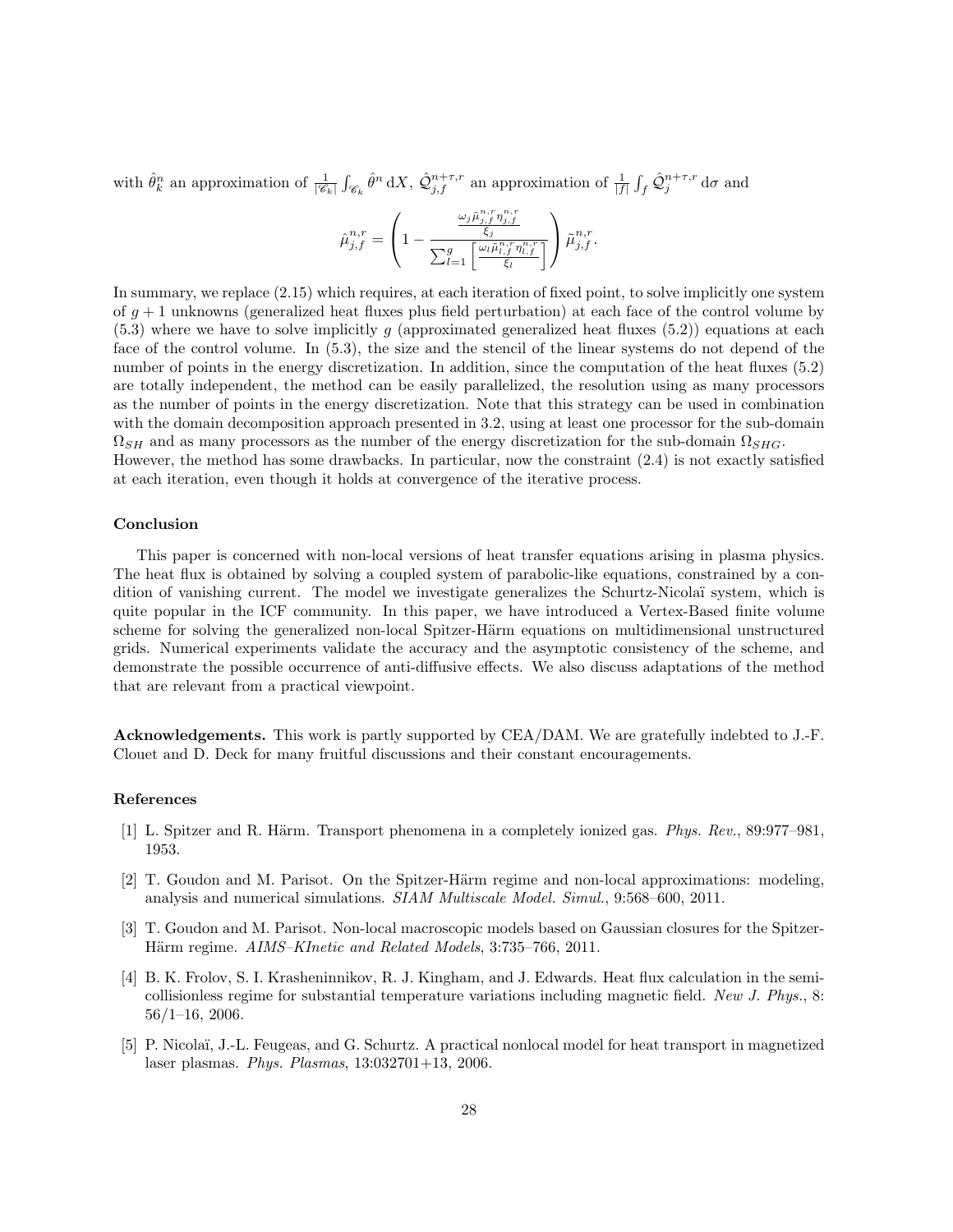- [6] C. P. Ridgers, R. J. Kingham, and A. G. R. Thomas. Magnetic cavitation and the reemergence of nonlocal transport in laser plasmas. Phys. Rev. Lett., 100:075003/1–4, 2008.
- [7] G. Schurtz et al. Revisiting nonlocal electron-energy transport in inertial-fusion conditions. Phys. Rev. Lett., 98:095002/1–4, 2007.
- [8] A. Nishiguchi, T Yabe, M. G. Haines, M. Psimopoulos, and H. Takewaki. Convective amplification of magnetic fields in laser-produced plasmas by the Nernst effect. Phys. Rev. Lett., 53:262–265, 1984.
- [9] E. M. Epperlein and R. Short. A practical nonlocal model for electron heat transport in laser plasmas. Phys. Fluids B, 3:3092–3098, 1991.
- [10] E. M. Epperlein and R. Short. Nonlocal heat transport effects on the filamentation of light in plasmas. Phys. Fluids B, 4:2211–2216, 1992.
- [11] J.-F. Luciani, P. Mora, and J. Virmont. Nonlocal heat transport due to steep temperature gradients. Phys. Rev. Lett., 51:1664–1667, 1983.
- [12] J.-F. Luciani, P. Mora, and R. Pellat. Quasistatic heat front and delocalized heat flux. Phys. Fluids, 28:835–845, 1985.
- [13] J.-F. Luciani and P. Mora. Resummation methods of the Chapman-Enskog expansion for a strongly inhomogeneous plasma. J. Stat. Phys., 43:281–302, 1986.
- [14] J.-F. Luciani and P. Mora. Nonlocal electron transport in laser created plasmas. Laser Part. Beams, 12:387–400, 1994.
- [15] G. P. Schurtz, Ph.D. Nicola¨ı, and M. Busquet. A nonlocal electron conduction model for multidimensional radiation hydrodynamics codes. Phys. Plasmas, 7:4238–4250, 2000.
- [16] D. Colombant and W. Manheimer. Numerical fluid solutions for nonlocal electron transport in hot plasmas: Equivalent diffusion versus nonlocal source. J. Comput. Phys, 229:4369–4381, 2010.
- [17] B. Graille. *Modélisation de mélanges gazeux réactifs ionisés dissipatifs*. PhD thesis, Ecole Polytechnique, 2004.
- [18] F. Allais, J.-P. Matte, F. Alouani-Bibi, and D. Stotler. Nonlocal electron parallel heat transport in divertor plasmas and atomic physics rates. In 29th EPS Conference on Plasma Phys. and Contr. Fusion Montreux, 17-21 June 2002, volume 26B of Europhysics Conference Abstracts. European Physical Society, 2002. Ref. P-3.215.
- [19] A. B. Kukushkin and K. V. Cherepanov. Evidences for and the models of fast nonlocal transport of heat in magnetic fusion devices. In 7-th Symposium "Current Trends in International Fusion Research: A Review", Washington, D.C., USA, 2007.
- [20] S. Galera, P.-H. Maire, and J. Breil. A two-dimensional unstructured cell-centered multi-material ALE scheme using VOF interface reconstruction. J. Comput. Phys., 229(16):5755–5787, 2010. CODEN JCTPAH. ISSN 0021-9991. URL http://dx.doi.org/10.1016/j.jcp.2010.04.019.
- [21] P. Hoch, S. Marchal, Y. Vasilenko, and A. A. Feiz. Non conformal adaptation and mesh smoothing for compressible Lagrangian fluid dynamics. In CEMRACS 2007, volume 24 of ESAIM Proc., pages 111–129. EDP Sci., Les Ulis, 2008. URL http://dx.doi.org/10.1051/proc:2008033.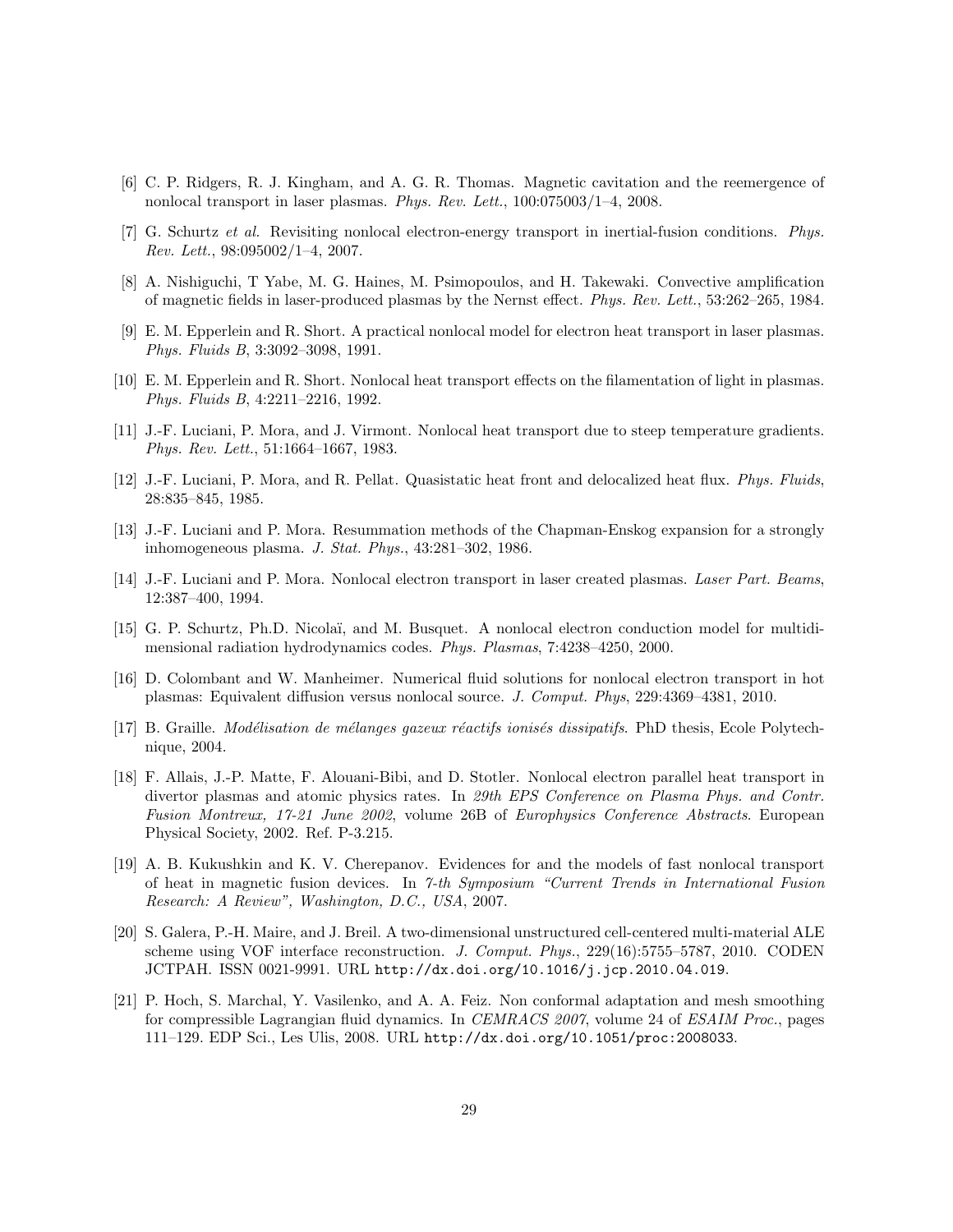- [22] G. Dujardin and P. Lafitte. Numerical analysis of the sub-cycling technique for multiscale problems. Technical report, 2012. Work in preparation.
- [23] A. Hildebrandt, R. Blossey, S. Rjasanow, O. Kohlbacher, and H.-P. Lenhof. Novel formulation of nonlocal electrostatics. Physical Review Letters, 93, 2004. article 108104.
- [24] A. Hildebrandt, R. Blossey, S. Rjasanow, O. Kohlbacher, and H.-P. Lenhof. Electrostatic potentials of proteins in water: a structured continuum approach. Bioinformatics, 23:e99–e103, 2007.
- [25] N. Crouseilles and M. Parisot. Numerical comparison between intermediate modeling and kinetic equations. Technical report, 2012. Work in preparation.
- [26] R.J. Kingham and A.R. Bell. An implicit Vlasov-Fokker-Planck code to model non-local electron transport in 2-D with magnetic fields. J. Comput. Physics, 194:1–34, 2004.
- [27] R. Duclous, B. Dubroca, F. Filbet, and V. Tikhonchuk. High order resolution of the Maxwell-Fokker-Planck-Landau model intended for ICF applications. J. Comput. Phys., 228(14):5072–5100, 2009.
- [28] C. Calgaro, E. Creusé, and T. Goudon. An Hybrid Finite Volume–Finite Element method for variable density incompressible flows. J. Comput. Phys., 227:4671–4696, 2008.
- [29] B. Andreianov, F. Boyer, and F. Hubert. Discrete duality finite volume schemes for Leray-Lions type elliptic problems on general 2D meshes. Numerical Methods for PDEs, 23:145–195, 2007.
- [30] Y. Coudière and F. Hubert. A 3D discrete duality finite volume method for nonlinear elliptic equations. SIAM J. Sci. Comput., 33(4):1739–1764, 2011.
- [31] P. Amestoy, I. Duff, and J.-Y. L'Excellent. MUMPS MUltifrontal Massively Parallel Solver version 2.0. Technical report, CERFACS, 1998.
- [32] B.J. Evans, O. Hassan, J.W. Jones, K. Morgan, and L. Remaki. Simulating steady state and transient aerodynamic flows using unstructured meshes and parallel computers. Computational Fluid Dynamic Review, 2010:1–27, 2010.